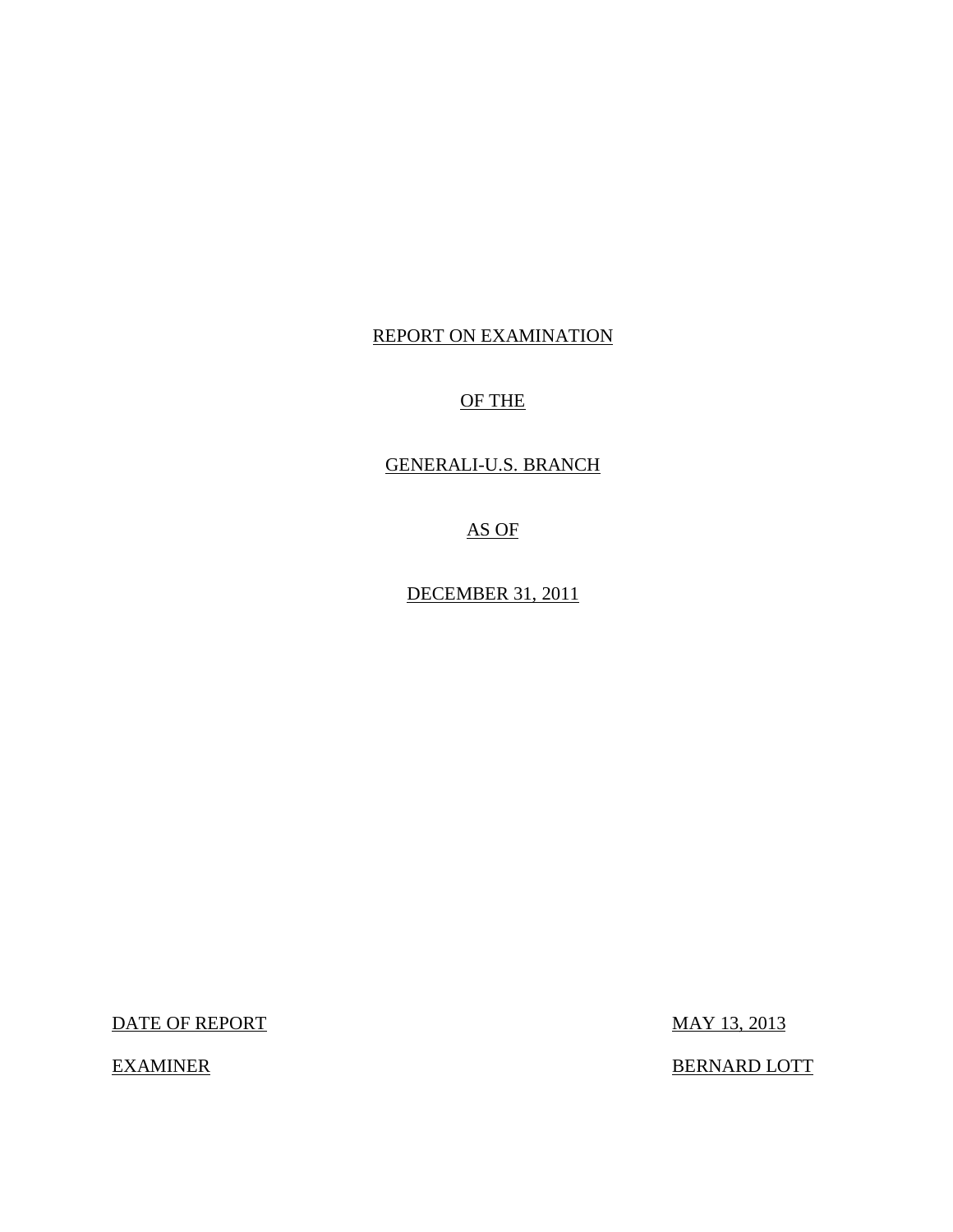### TABLE OF CONTENTS

## ITEM NO. PAGE NO.

| 1  | Scope of examination                                                                                                                                             | $\overline{2}$               |
|----|------------------------------------------------------------------------------------------------------------------------------------------------------------------|------------------------------|
| 2. | Description of Branch                                                                                                                                            | 3                            |
|    | A. Management<br>B. Territory and plan of operation<br>C. Reinsurance<br>D. Holding company system<br>E. Significant operating ratios<br>F. Accounts and records | 3<br>5<br>7<br>9<br>12<br>13 |
| 3. | <b>Financial statements</b>                                                                                                                                      | 15                           |
|    | A. Balance sheet<br>B. Statement of income<br>C. Trusteed surplus statement                                                                                      | 15<br>17<br>19               |
| 4. | Losses and loss adjustment expenses                                                                                                                              | 20                           |
| 5. | Receivables from parent, subsidiaries and affiliates                                                                                                             | 20                           |
| 6. | Compliance with prior report on examination                                                                                                                      | 21                           |
| 7. | Summary of comments and recommendations                                                                                                                          | 22                           |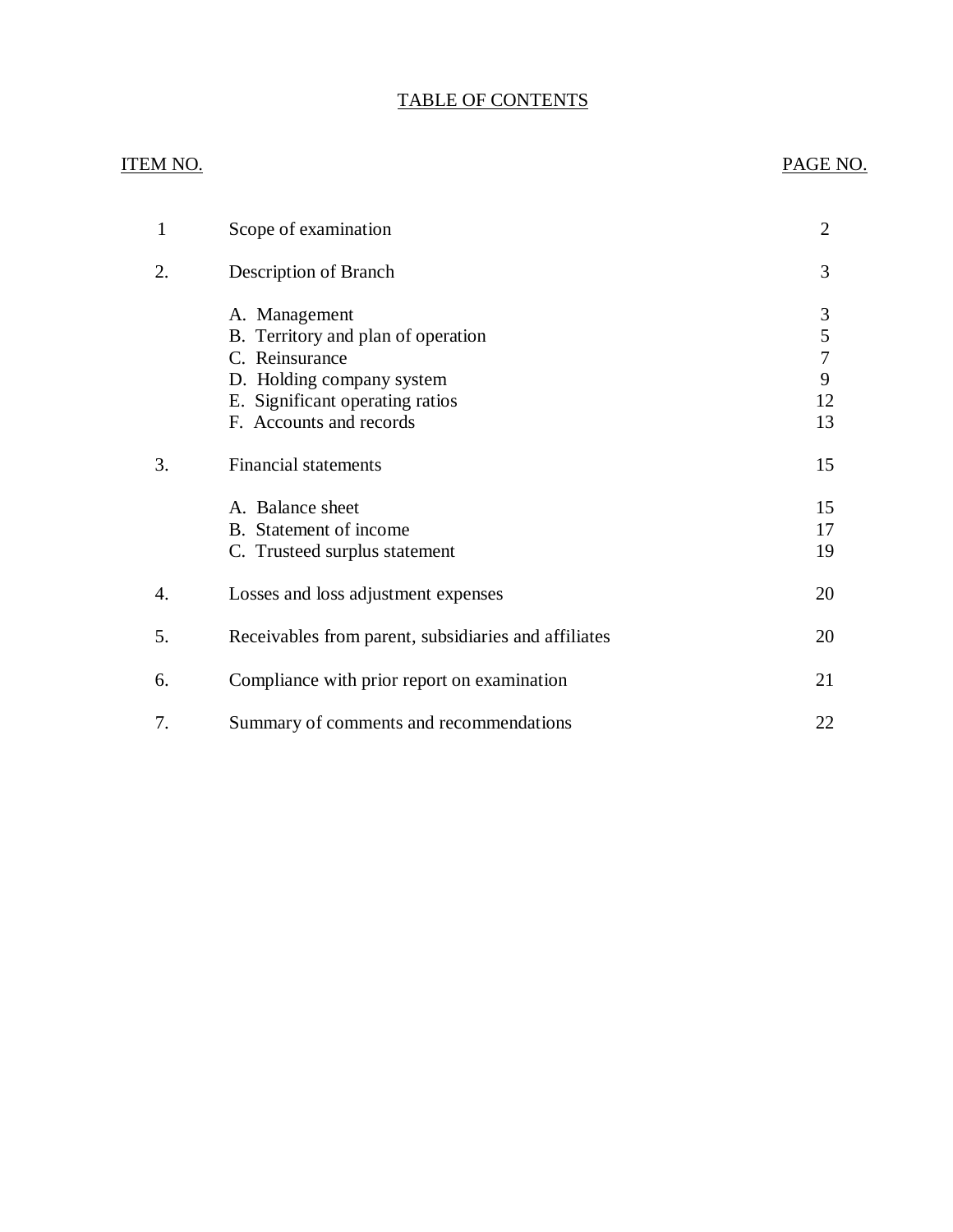

# NEW YORK STATE *DEPARTMENTof*  FINANCIAL SERVICES

Andrew M. Cuomo **Benjamin M. Lawsky** Governor Superintendent

May 13, 2013

Honorable Benjamin M. Lawsky Superintendent of Financial Services Albany, New York 12257

Sir:

Pursuant to the requirements of the New York Insurance Law, and in compliance with the instructions contained in Appointment Number 30859 dated May 25, 2012, attached hereto, I have made an examination into the condition and affairs of Generali – U.S. Branch as of December 31, 2011, and submit the following report thereon.

Wherever the designation "the Branch" appears herein without qualification, they should be understood to indicate Generali – U.S. Branch. Additionally, wherever the designations "Home Office" or "Assicurazioni Generali" appear herein without qualification, they should be understood to indicate Assicurazioni Generali di Trieste e Venezia (Trieste, Italy).

Wherever the term "Department" appears herein without qualification, it should be understood to mean the New York State Department of Financial Services.

The examination was conducted at the Branch's office located at 250 Greenwich Street, New York, New York 10007.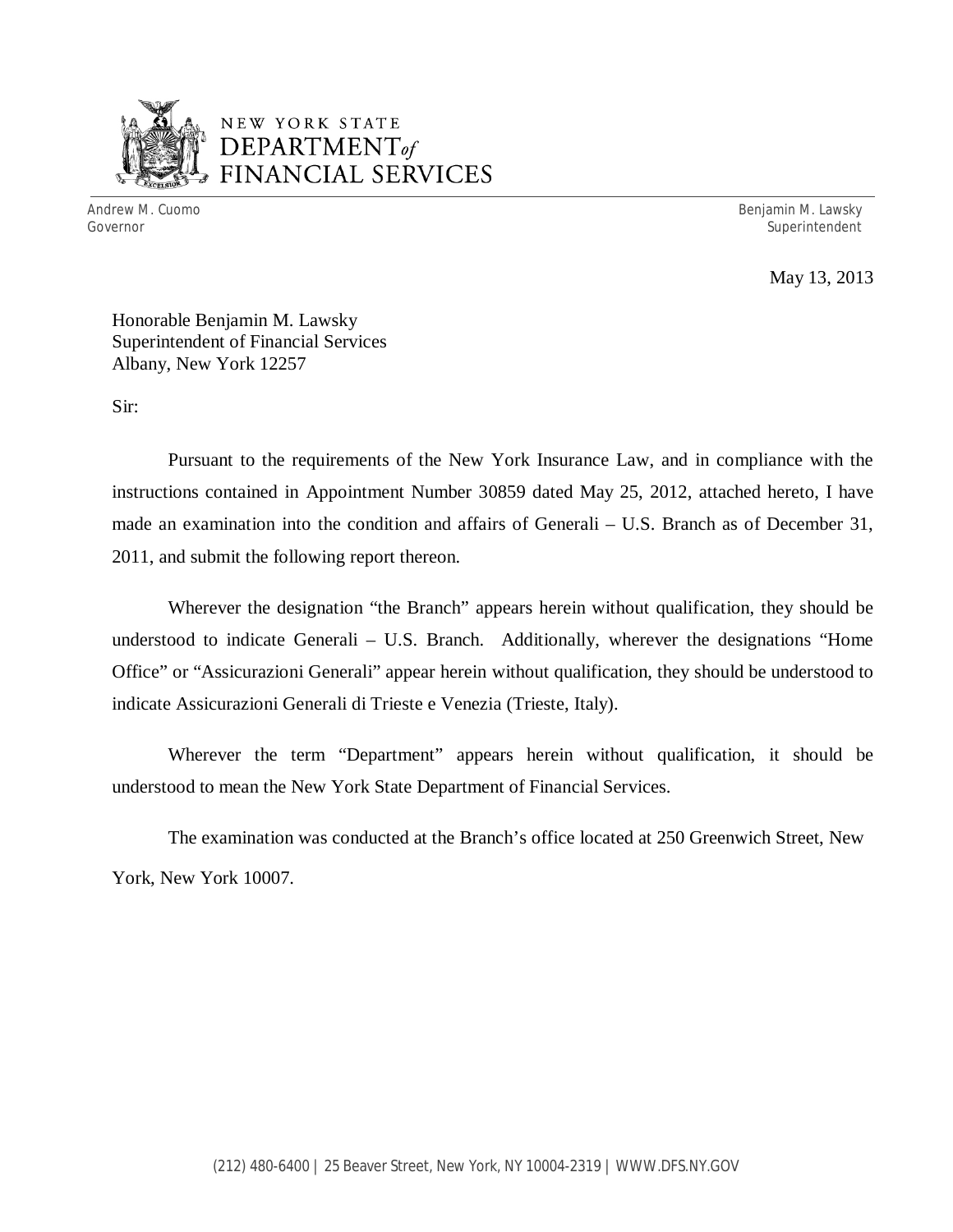#### 1. SCOPE OF EXAMINATION

<span id="page-3-0"></span>The Department has performed an individual examination of the Branch*,* a multi-state insurer. The previous examination was conducted as of December 31, 2006. This examination covered the five-year period from January 1, 2007 through December 31, 2011. Transactions occurring subsequent to this period were reviewed where deemed appropriate.

This examination was conducted in accordance with the National Association of Insurance Commissioners ("NAIC") Financial Condition Examiners Handbook ("Handbook"), which requires that we plan and perform the examination to evaluate the financial condition and identify prospective risks of the Branch by obtaining information about the Branch including corporate governance, identifying and assessing inherent risks within the Branch and evaluating system controls and procedures used to mitigate those risks. This examination also includes assessing the principles used and significant estimates made by management, as well as evaluating the overall financial statement presentation, management's compliance with Statutory Accounting Principles and annual statement instructions when applicable to domestic state regulations.

All financially significant accounts and activities of the Branch were considered in accordance with the risk-focused examination process. The examiners also relied upon audit work performed by the Branch's independent public accountants when appropriate.

This examination report includes a summary of significant findings for the following items as called for in the Handbook:

> Significant subsequent events Branch history Corporate records Management and control Fidelity bonds and other insurance Pensions, stock ownership and insurance plans Territory and plan of operation Growth of Branch Loss experience Reinsurance Accounts and records Statutory deposits Financial statements Summary of recommendations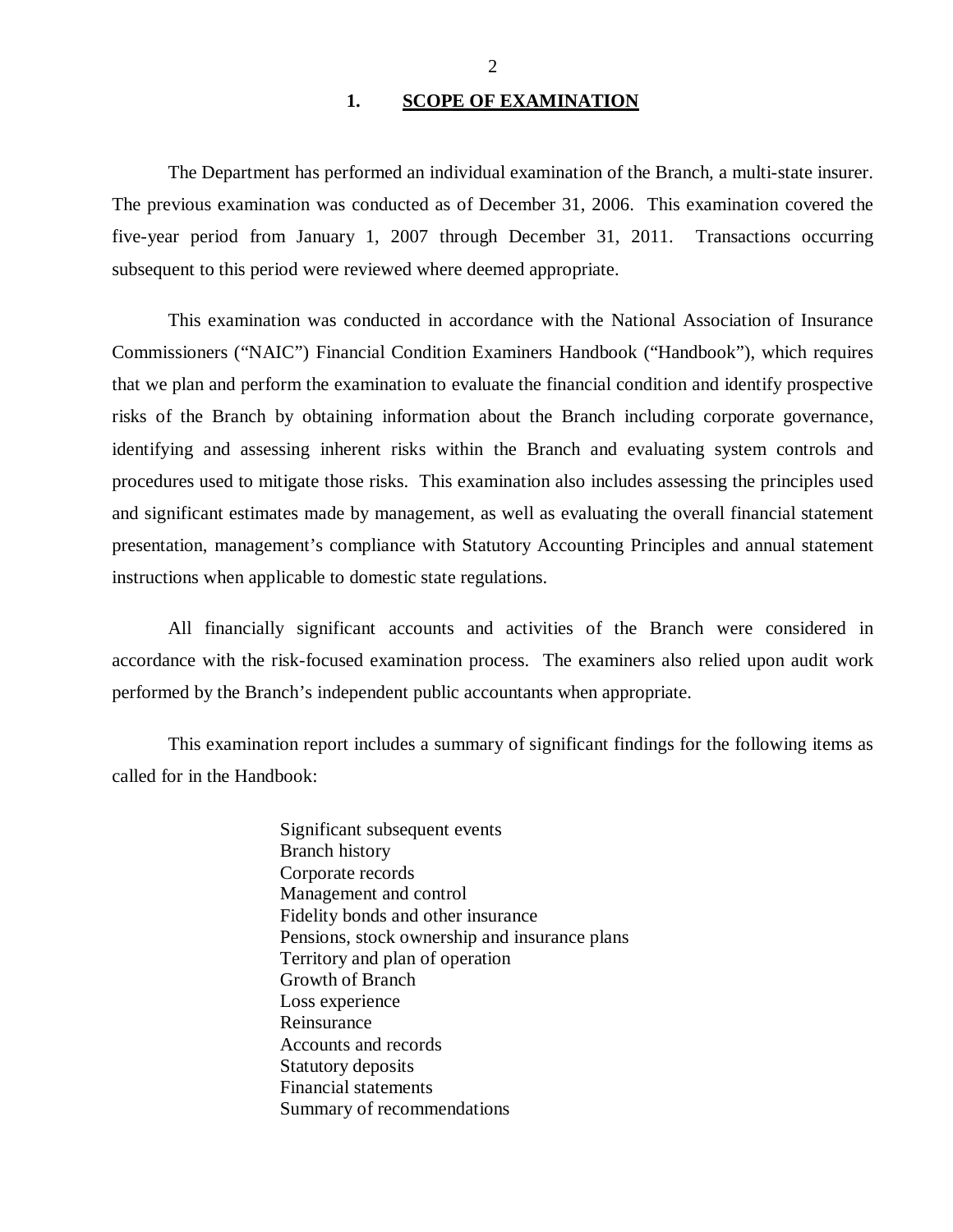<span id="page-4-0"></span>A review was also made to ascertain what action was taken by the Branch with regard to comments and recommendations contained in the prior report on examination.

This report on examination is confined to financial statements and comments on those matters that involve departures from laws, regulations or rules, or that are deemed to require explanation or description.

### **2. DESCRIPTION OF BRANCH**

The Branch originally operated in the United States during the years 1935 through 1941. U.S. operations were interrupted by World War II. The Branch re-entered the United States through the State of New York on December 23, 1952 as the United States Branch of Assicurazioni Generali, an insurer originally incorporated in Trieste, Italy on December 26, 1831.

Effective January 5, 1990, the Branch, with the approval of the New York Insurance Department, changed its name to Generali-U.S. Branch.

In 1991, Mediobanca S.p.A. ("Mediobanca"), an Italian investment bank, increased its ownership share of the Branch's Home Office from 5.98% to 12.84%. This acquisition made Mediobanca, Assicurazioni Generali's largest investor, and pursuant to the New York Insurance Law ("Insurance Law"), the controlling shareholder. As of the examination date, Mediobanca's ownership share had increase to 14% of Assicurazioni Generali. See Item 2D of this report (Holding Company System) for further details.

### A. Management

As a United States branch of an alien insurer licensed in this state, the Branch operates its business through a United States manager. Since 1966, the Branch's operations have been managed by Genamerica Management Corporation ("Manager"), a New York corporation which is whollyowned by Assicurazioni Generali. A power of attorney, made effective since 1966, authorizes the Manager to represent the Branch in all matters relating to the operations of its business and affairs. The administration of the Branch is under the direction of the Branch's president and chief executive officer.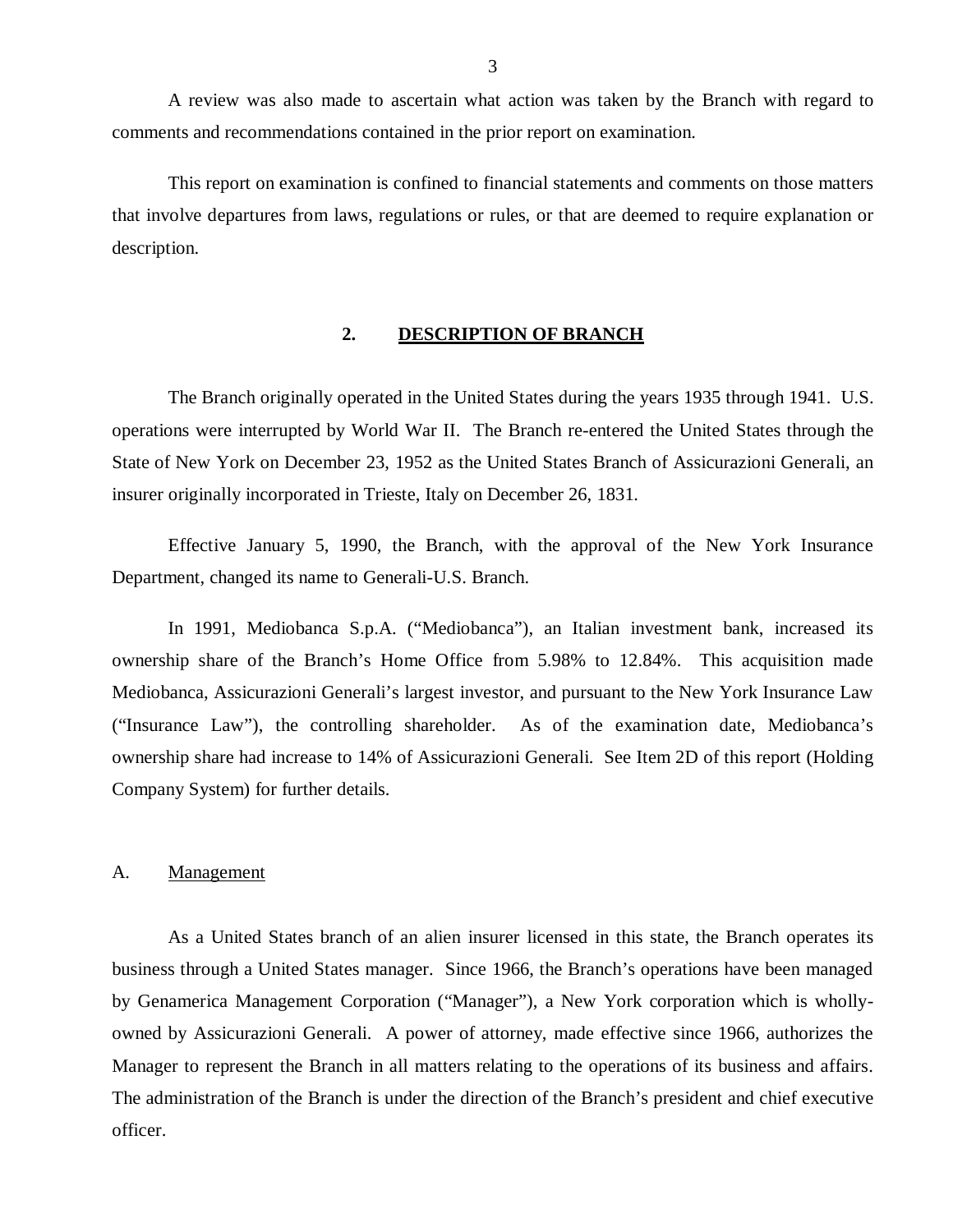At December 31, 2011, the Manager's board of directors was comprised of the following eight members:

| <b>Name and Residence</b> | <b>Principal Business Affiliation</b>  |
|---------------------------|----------------------------------------|
| Francesco Bosatra         | Home Office Representative,            |
| Trieste, Italy            | Assicurazioni Generali S.p.A           |
| Mauricio Caneda           | Senior Vice President,                 |
| Westbury, NY              | Generali U.S. Branch                   |
| Christopher Carnicelli    | Chairman,                              |
| Scarsdale, NY             | Genamerica Management Corp.            |
| Alessandro Corsi          | Home Office Representative,            |
| Trieste, Italy            | Assicurazioni Generali S.p.A           |
| David Gates               | General Counsel,                       |
| Olathe, KS                | Generali USA Life Reassurance Company  |
| Jose Menendez             | Executive Vice President,              |
| Closter, NJ               | Generali US Branch                     |
| John Martini              | President and Chief Executive Officer, |
| Glen Head, NY             | Generali U.S. Branch                   |
| <b>Edward Ritter</b>      | Independent Board Member,              |
| Olathe, KS                | Generali USA Life Re                   |
|                           |                                        |

A review of the minutes of the board of directors' meetings held during the examination period indicated that the meetings were generally well attended with the exception of Alessandro Corsi who attended less than 50% of the meetings for which he was eligible to attend.

Members of the board have a fiduciary responsibility and must evince an ongoing interest in the affairs of the insurer. It is essential that board members attend meetings consistently and set forth their views on relevant matters so that the board may reach appropriate decisions. Individuals who fail to attend at least one-half of the regular meetings do not fulfill such criteria. It is recommended that board members who are unable or unwilling to attend meetings consistently should resign or be replaced.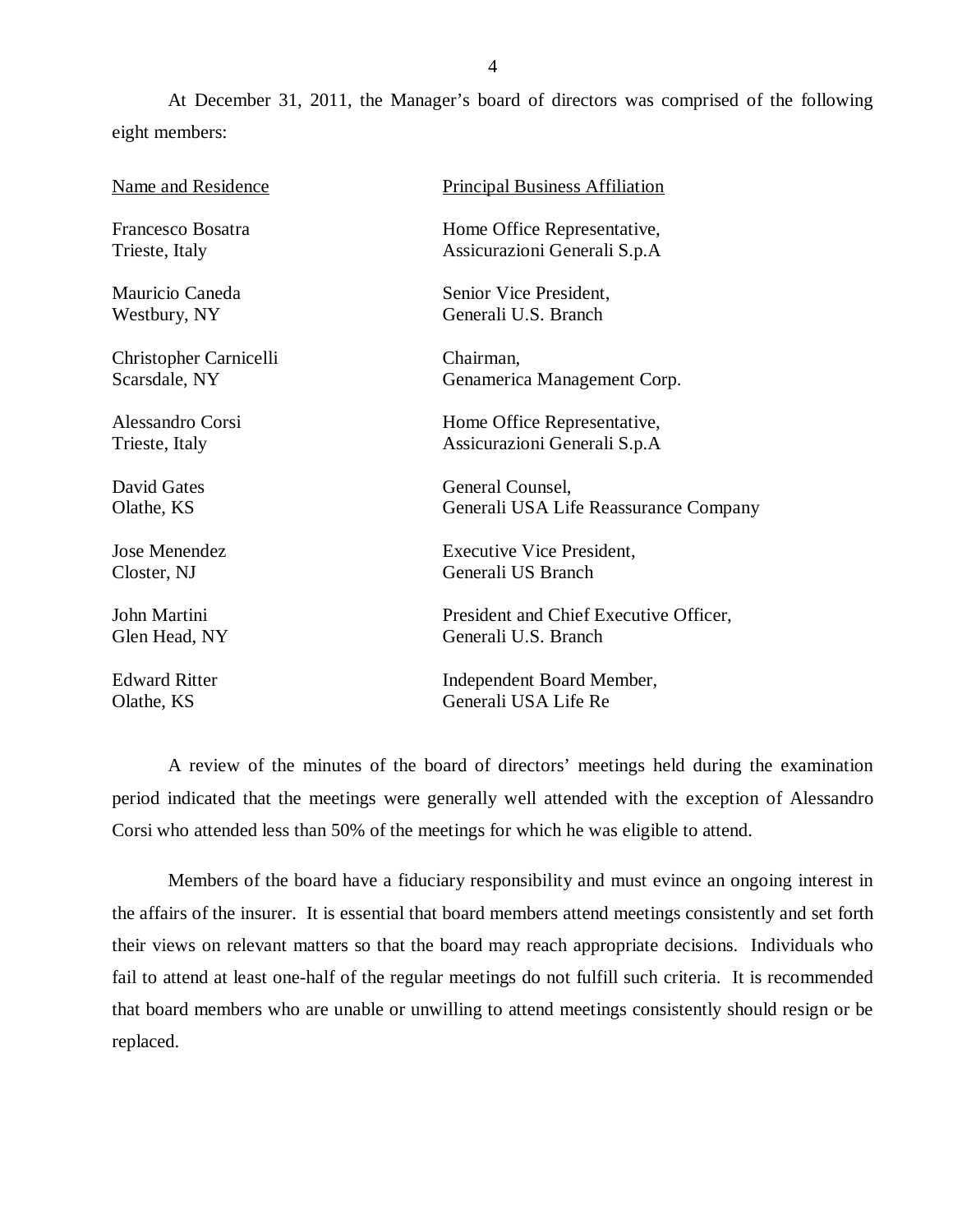#### As of December 31, 2011, the principal officers of the Branch were as follows:

<span id="page-6-0"></span>

| Name                | Title                               |
|---------------------|-------------------------------------|
| John E. Martini     | President & Chief Executive Officer |
| Jose L. Menendez    | Executive Vice President and C.O.O. |
| Mauricio R. Caneda  | Senior Vice President               |
| Richard G. D'Amato  | <b>Senior Vice President</b>        |
| Frank B. McLaughlin | <b>Senior Vice President</b>        |
| Dave Pochettino     | <b>Senior Vice President</b>        |

#### United States Trustee

Pursuant to the provisions of Section 1315 of the New York Insurance Law, an alien insurer is required to maintain in the United States trusteed assets for the security of all its policyholders and creditors within the United States and to appoint a trustee of such assets. Under the terms of a deed of trust dated September 26, 1996, the Home Office designated the Bank of New York as its United States trustee. The deed provides that legal title to the trusteed assets shall be vested in the trustee and authorizes the trustee to sell or collect any security or property and to invest and reinvest the proceeds thereof upon written direction of the Manager.

The Bank of New York is also the custodian of the securities required to be on deposit with the superintendent, pursuant to Section 1314 of the New York Insurance Law.

#### B. Territory and Plan of Operation

As of December 31, 2011, the Branch was license to write business in all fifty states, the District of Columbia, and the Commonwealth of Puerto Rico.

The Branch's certificate of authority authorizes it to transact the kinds of insurance as defined in the following numbered paragraphs of Section 1113(a) of the New York Insurance Law:

| <u>Paragraph</u> | Line of Business       |
|------------------|------------------------|
|                  | Accident & health      |
|                  | Fire                   |
| 5                | Miscellaneous property |
| 6                | Water damage           |
|                  | Burglary and theft     |
| 8                | Glass                  |
| q                | Boiler and machinery   |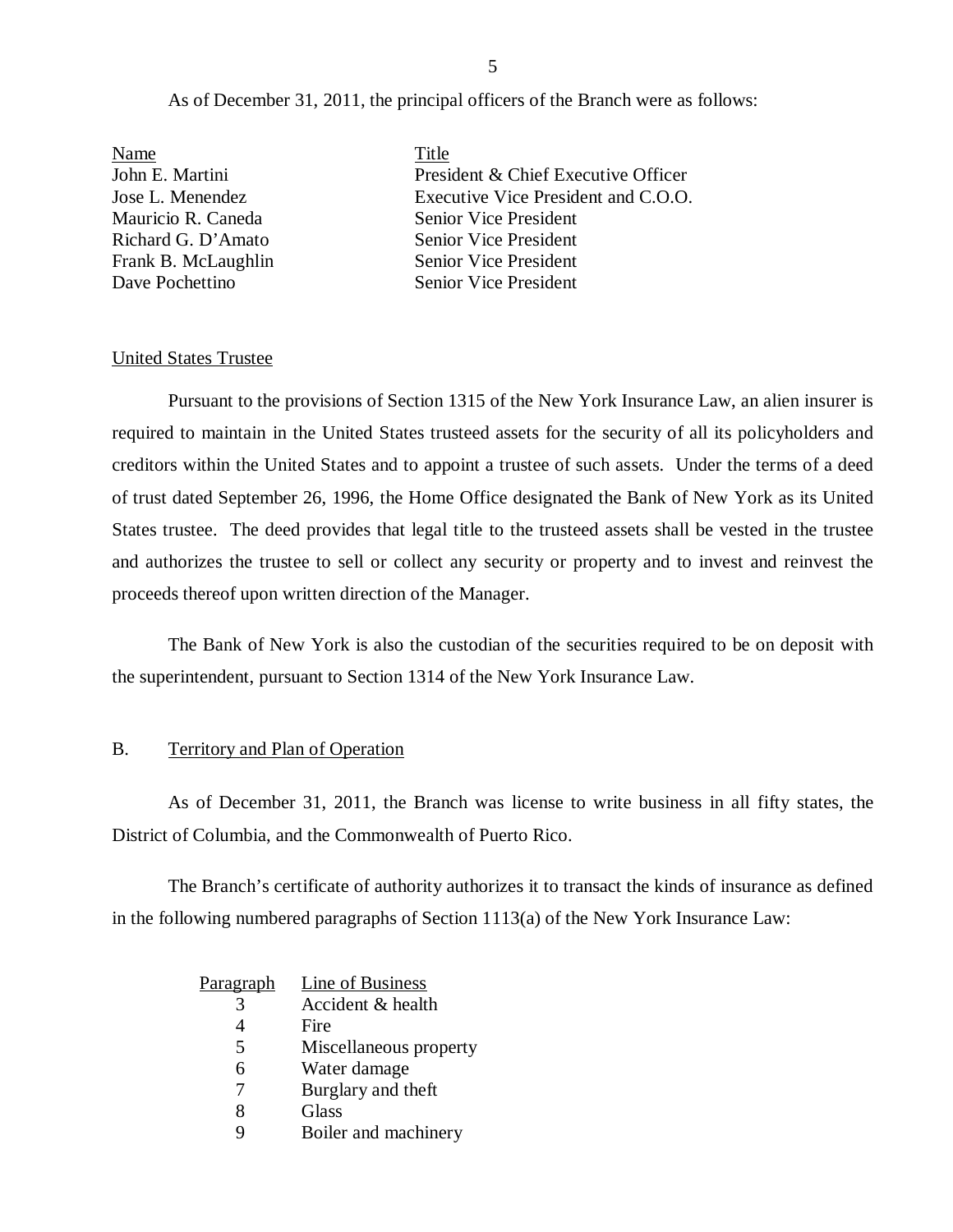- 10 Elevator 11 Animal 12 Collision 13 Personal injury liability 14 Property damage liability 15 Workers' compensation and employers' liability 16 Fidelity and surety 17 Credit 19 Motor vehicle and aircraft physical damage
- 20 Marine and inland marine
- 21 Marine protection and indemnity

The Branch is also empowered to transact such workers' compensation insurance as may be incidental to coverage contemplated under paragraphs 20 and 21 of Section 1113(a), including insurances described in the Longshoremen's and Harbor Workers' Compensation Act (Public Law No. 803, 69 Cong. as amended; 33 USC Section 901 et seq. as amended) to the extent permitted by its charter.

Based upon the lines of business for which the Branch is licensed, and pursuant to the requirements of Articles 13 and 41 of the New York Insurance Law, the Branch is required to maintain a minimum trusteed surplus in the amount of \$2,200,000.

From September 30, 2000 through December 31, 2005 the Branch ceased writing new business and was in run-off status. Prior to that, the Branch's primary business was produced through several managing general agents ("MGA"). The Branch terminated all but one of its MGA contracts and the remaining MGA services the renewal business of the non-standard automobile policies written in California, which the Branch is required to renew by law.

On January 1, 2006, the Branch resumed writing business on United States risks of multinational clients of its Home Office. This business was ceded 100% to affiliated and nonaffiliated insurers, thus having no impact on the Branch's net reserves. The Branch earns administrative fees for underwriting and servicing this business.

In 2010, the Branch commenced an arrangement whereby it assumes travel related business, as more fully described in item 2C of this report.

The following schedule shows the direct premiums written by the Branch in both New York and countrywide, and percentage which the New York premiums bear to the countrywide premiums: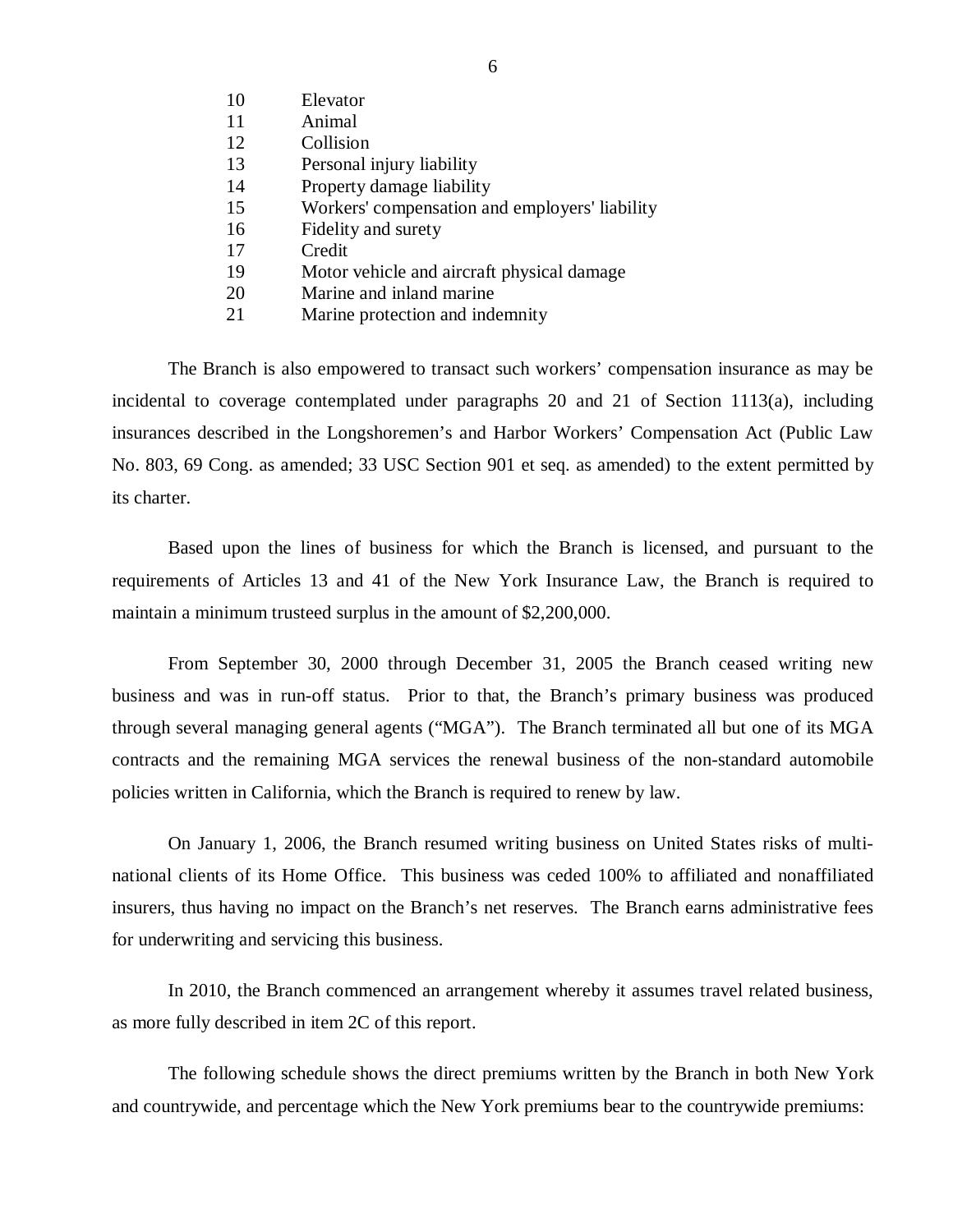| Calendar Year | New York State | <b>Total United States</b> | Percentage of United<br><b>States Premiums Written</b><br>in New York State |
|---------------|----------------|----------------------------|-----------------------------------------------------------------------------|
| 2007          | \$763,253      | \$9,231,917                | 8.27%                                                                       |
| 2008          | \$518,894      | \$10,870,565               | 4.77%                                                                       |
| 2009          | \$700,133      | \$15,187,691               | 4.61%                                                                       |
| 2010          | \$369,018      | \$20,170,498               | 1.83%                                                                       |
| 2011          | \$774,040      | \$25,873,268               | 2.99%                                                                       |

The Branch writes mostly commercial multiple peril, Inland marine, products liability – occurrence and other liability – occurrence.

### C. Reinsurance

#### Assumed

Assumed reinsurance accounted for 69% of the Branch's \$83,030,554 of gross premium written as of December 31, 2011. The Branch's assumed reinsurance program consists of two quota share agreements on travel related risks underwritten by Stonebridge Casualty Insurance Company ("Stonebridge"). Initiated in 2010, the Branch had a 100% quota share agreement reinsuring risks designated as "Club Med" and a 40% quota share agreement covering risks designated as "travel – non Club Med."

On July 28, 2011, an amendment was executed changing the 40% quota share agreement to a 100% quota share agreement. The amendment, however, stated that the agreement was to become effective as of January 1, 2011, covering all travel insurance policies with dates of sale on or after that date. Business assumed from January 1, 2011 to July 28, 2011 under the amendment was retroceded to an unauthorized affiliate, Europ Assistance Holding Irish Branch ("EAHIB") as explained hereafter. It appears that this cession should have been accounted for as retroactive reinsurance pursuant to the Statement of Statutory Accounting Principals ("SSAP") No. 62R. The examination made no financial change due to immateriality of the retroactive cession; however it is recommended that going forward the Branch should utilize prospective accounting only for business ceded on or after the effective date of the reinsurance agreement or amendment, pursuant to SSAP No. 62R.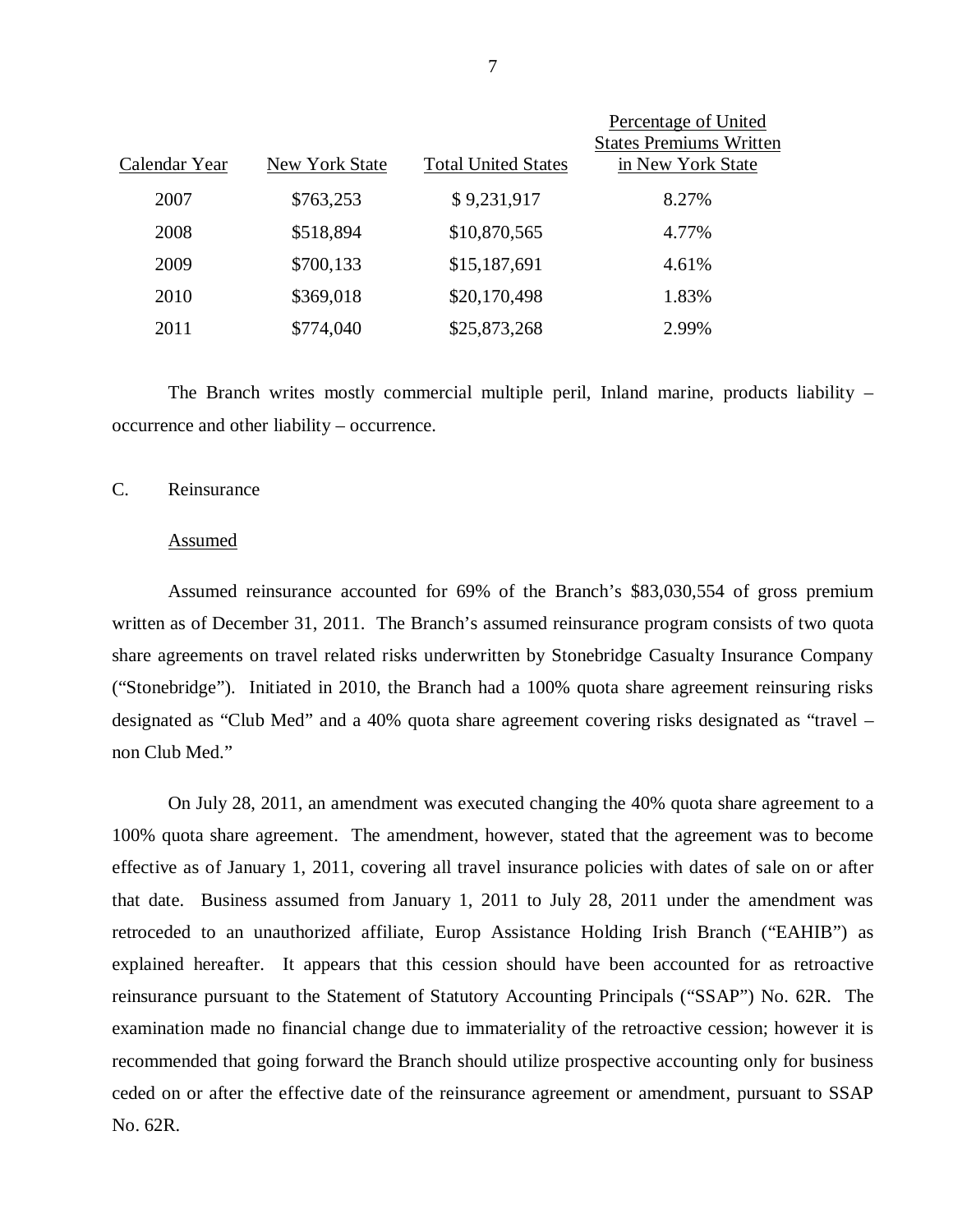#### Ceded

The Branch's ceded reinsurance falls into two main categories, travel (Club Med and non-Club Med) and multinational business risks. The Branch has structured its ceded reinsurance program as follows:

- 1. The ceded travel business risk is the retrocession of the assumed travel business risks previously noted. Prior to 2011, this business, assumed from Stonebridge, was 100% retro-ceded to EAHIB, pursuant to the two retrocession agreements. In 2011, the Branch commenced its retention of 50% of the non Club Med business, while ceding 50%. The Club Med business continued to be 100% ceded to EAHIB.
- 2. The multi-national business is comprised of business written by the Branch, on U.S. risks of multi-national clients of Assicurazioni Generali. As of December 31, 2011, the Branch wrote mainly inland marine and commercial multi-peril (non-liability portion). This business is 100% reinsured through various quota share reinsurance agreements with mostly affiliated and some non-affiliated insurers.

Reinsurance agreements with affiliates were reviewed for compliance with Article 15 of the Insurance Law. It was noted that as of the examination date, reinsurance agreements with the following affiliated insurers were not filed with the Department pursuant to the provisions of Section 1505(d)(2) of the New York Insurance Law:

- 1. Generali Rueckversicherung (Austria)
- 2. Generali Assurances (France)
- 3. Generali Vitalicio Serguros (Spain)
- 4. Generali Versicherung (Austria)
- 5. Generali Zavarovalnica (Slovenia)
- 6. Europ Assistance Holding Irish Branch

It is recommended that the Branch comply with Section  $1505(d)(2)$  of the New York Insurance Law and notify the superintendent prior to entering into affiliated reinsurance agreements.

At year-end 2011, the Branch recorded \$56,433,000 in reinsurance premiums ceded. An examination review found that this amount exceeded fifty percent of the Branch's unearned premium reserves as of January 1, 2011. Section 1308(e)(1) of the New York Insurance Law states in pertinent part that "…[d]uring any period of twelve consecutive months, without the superintendent's permission… no domestic insurer, except life, shall by any reinsurance agreement or agreements cede an amount of its insurance on which the total gross reinsurance premiums are more than fifty percent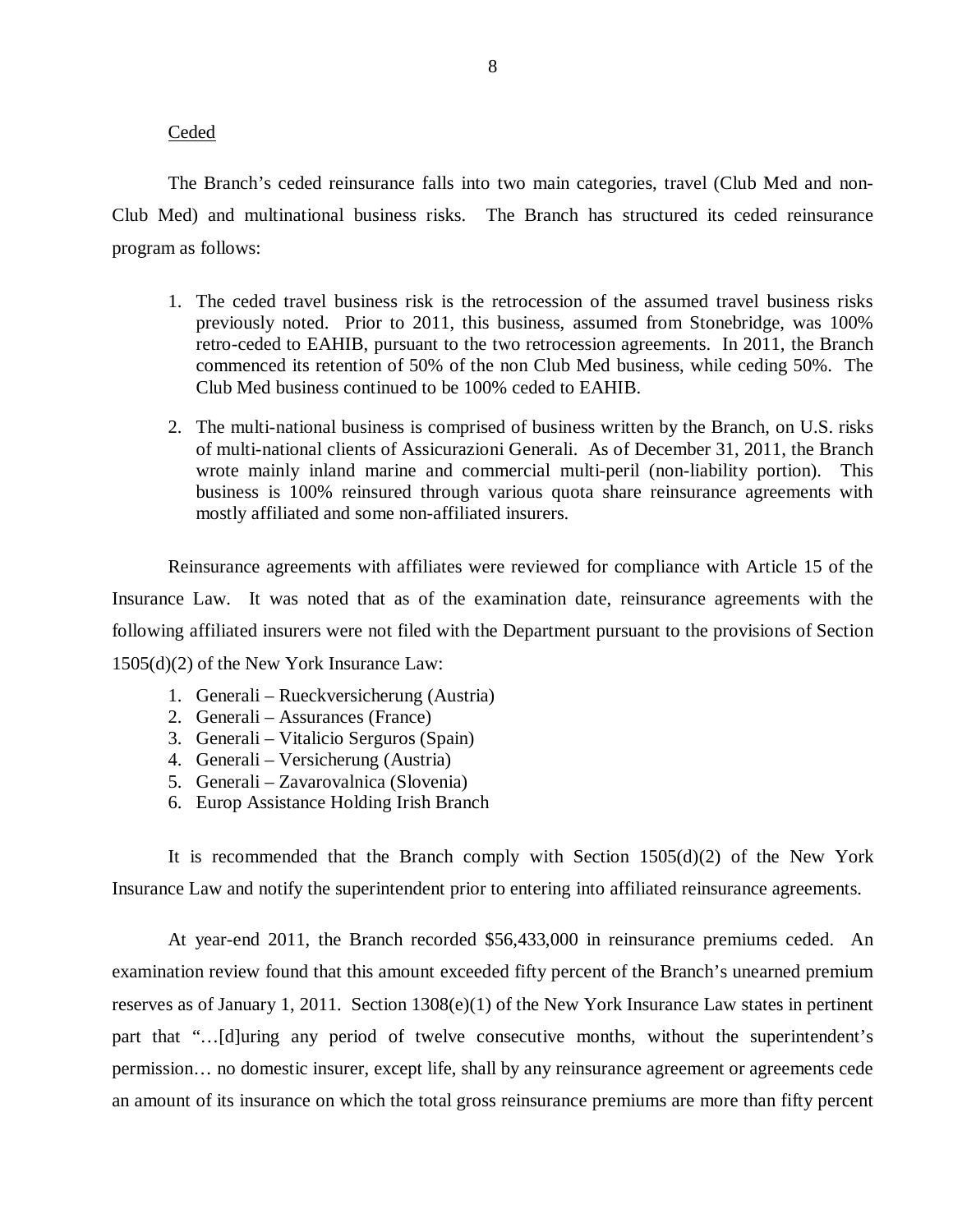<span id="page-10-0"></span>of the unearned premiums on the net amount of its insurance in force at the beginning of such period…"

It was noted that the Branch did not receive the Superintendent's permission as required pursuant to Section 1308(e)(1) of the New York Insurance Law. It is therefore recommended that the Branch comply with Section 1308(e)(1)(A) of the New York Insurance Law and refrain from ceding more than fifty percent of the unearned premiums on the net amount of its insurance in force at the beginning of such period, without the Superintendent's permission.

All significant ceded reinsurance agreements in effect as of the examination date were reviewed and found to contain the required clauses, including an insolvency clause meeting the requirements of Section 1308 of the Insurance Law.

The examination review found that Schedule F data reported by the Branch in its filed annual statement, in all material respects, accurately reflected its reinsurance transactions. Additionally, management has represented that all material ceded reinsurance agreements transfer both underwriting and timing risk as set forth in SSAP No. 62R. Representations were supported by appropriate risk transfer analyses and an attestation from the Branch's Chief Executive Officer and Chief Financial Officer pursuant to the NAIC's Annual Statement Instructions. Additionally, the review indicated that the Branch was not a party to any finite reinsurance agreements. All ceded reinsurance agreements were accounted for utilizing reinsurance accounting as set forth in SSAP No. 62.

### D. Holding Company System

Pursuant to Section 1502(a) of the New York Insurance Law, authorized insurers, including alien insurers transacting business in this state through United States branches, or their subsidiaries are not deemed to be holding companies within the meaning of Article 15 of the New York Insurance Law, and accordingly are exempt from its provisions. This exemption does not apply when the alien insurer itself is deemed to be a controlled insurer.

Previously, based on the information available to the Department, the Home Office was not deemed to be a controlled insurer. However, during the examination period, it was discovered that Mediobanca S.p.A. ("Mediobanca"), an Italian bank, had previously acquired approximately 14% of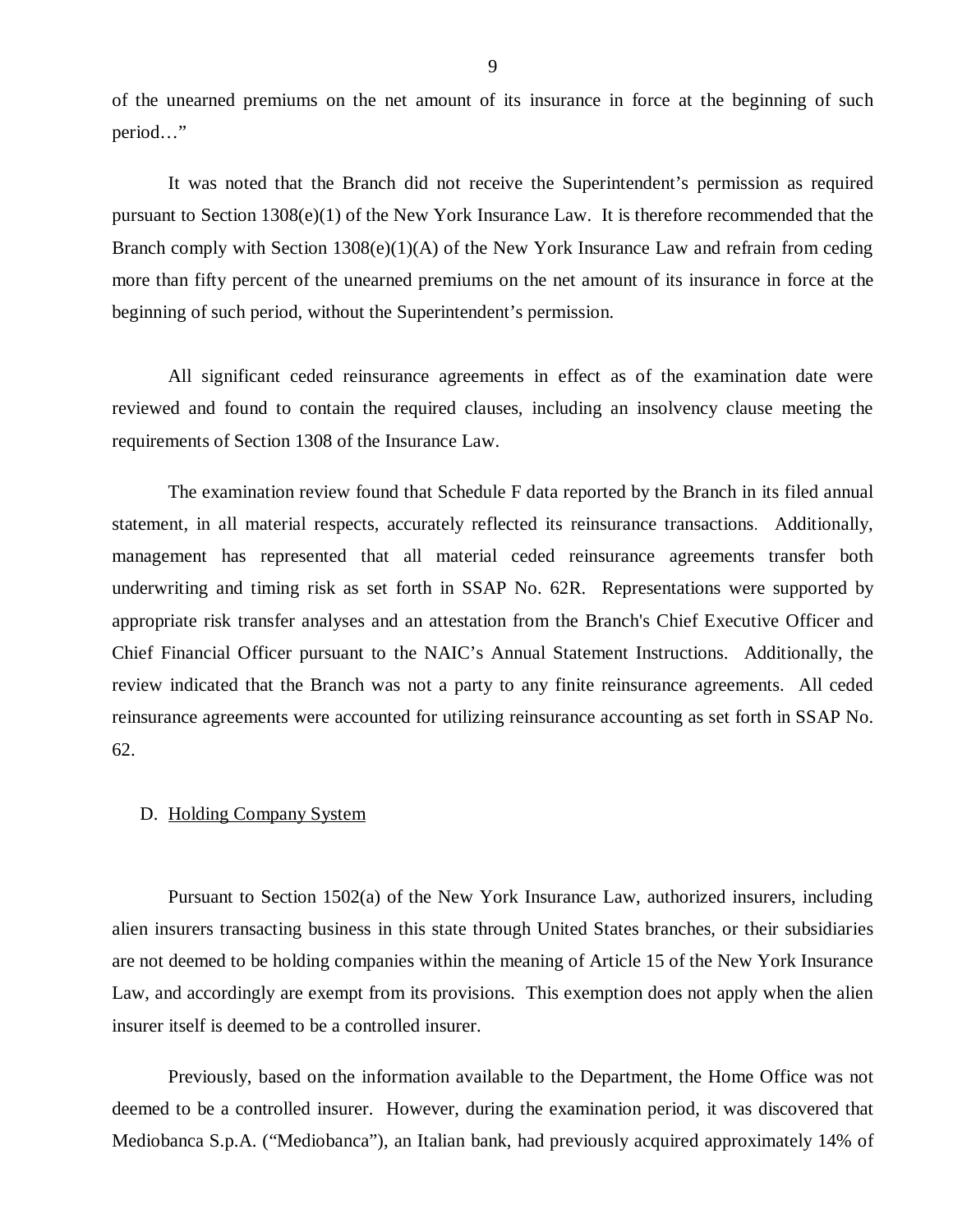the voting shares of the Home Office. Therefore, the Home Office would be considered to be a controlled insurer and part of a holding company system unless Mediobanca applied for and received a determination of non-control, which we are advised it cannot do under Italian Law. Accordingly, the Branch is deemed to be part of a holding company system and has agreed to file inter-company transactions pursuant to Section 1505 of the New York Insurance Law.

During the examination period, the Branch filed with the Department, NAIC Insurance Holding Company System Annual Registration Statements ("Form B") for the years 2009, 2010 and 2011; however, it did not file annual holding company registration statements ("Form HC1") pursuant to Part 80-1.4 of Department Regulation 52 for any of the years during the examination period. It is recommended that the Branch file a Form HC1 with the Department annually, on a going-forward basis, pursuant to the provisions of Part 80-1.4 of Department Regulation 52.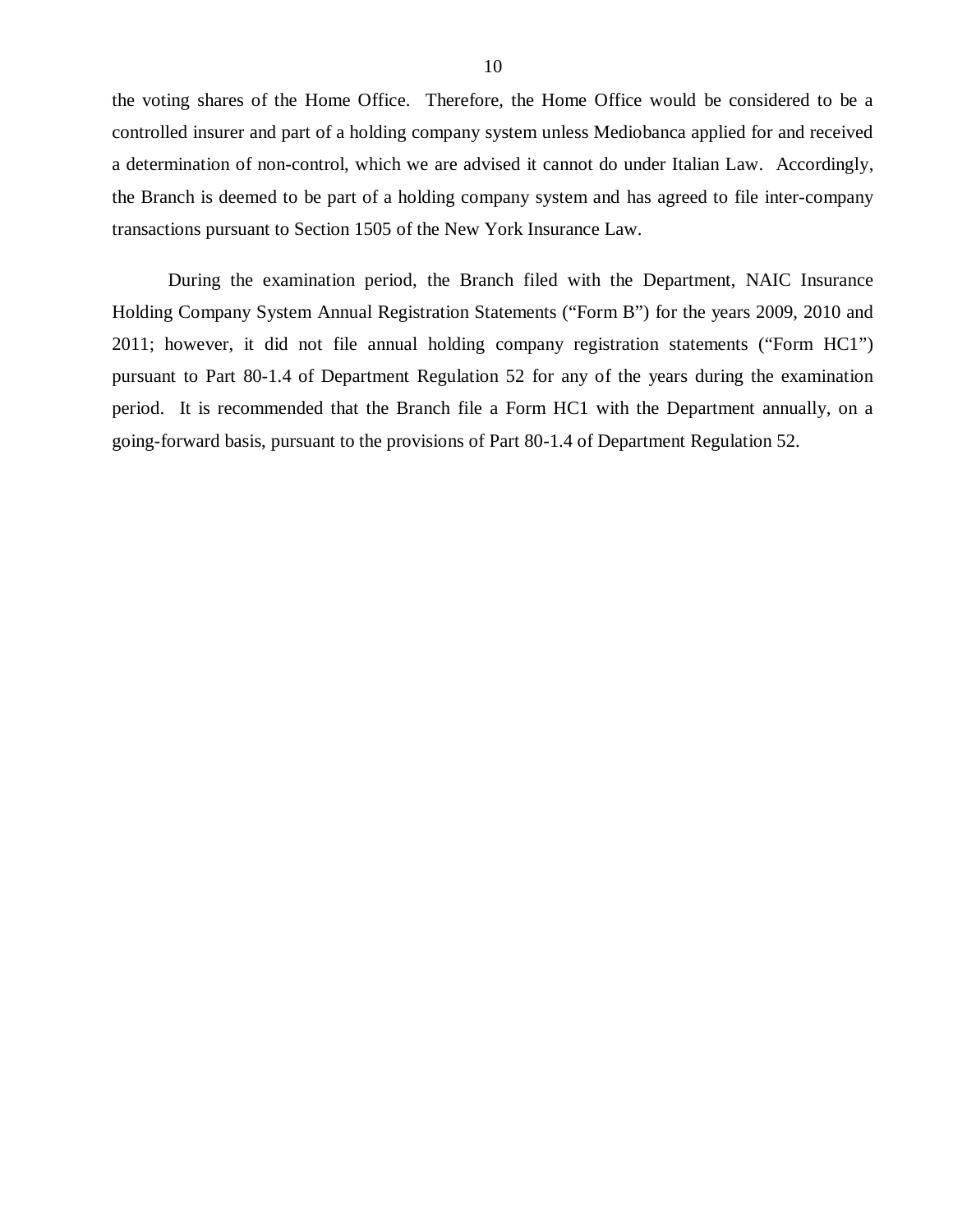

The following is an abridged chart of the holding company system at December 31, 2011: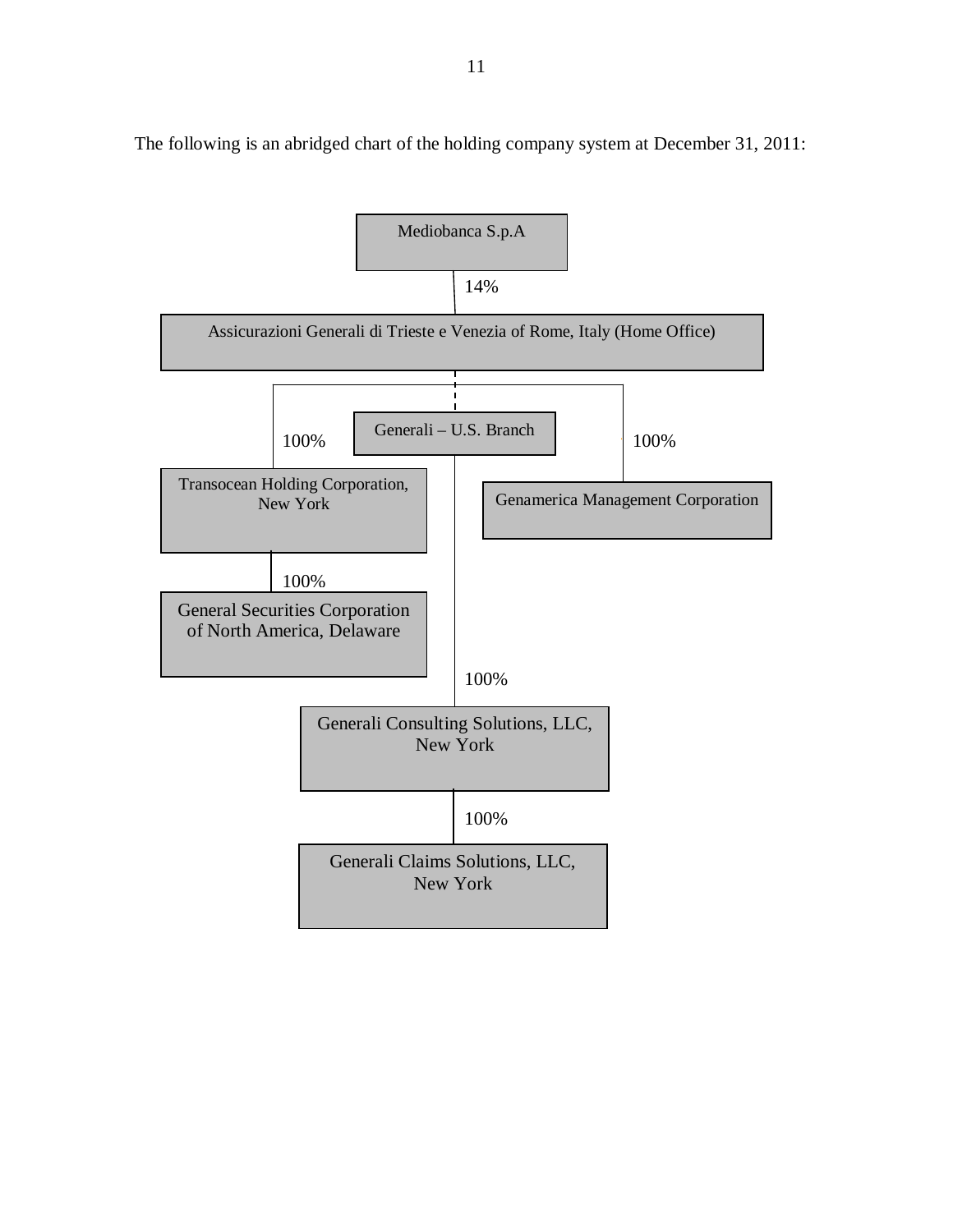At December 31, 2011, the Branch was party to the following agreements with other members of its holding company system:

#### Management Service Agreement

Effective July 25, 1966, Genamerica Management Corporation ("US Manager"), by virtue of a power of attorney dated July 14, 1966, was appointed as the United States Manager of the Branch. Pursuant to the Management Agreement, the US Manager is engaged to conduct and carry on the business and affairs of the Branch and the insurance business that the Branch transacts in all jurisdictions in which it is authorized. The US Manager is a wholly-owned subsidiary of Assicurazioni Generali.

#### Service Agreements

Effective January 1, 2011 the Branch has service agreements with its Home Office and the following four affiliates: Generali Claims Solutions, LLC, Generali Consulting Solutions, LLC, Montcalm Wine Importers Ltd. and Transocean Holding Corporation. Under these agreements, the Branch agrees to provide services for the benefit of the respective affiliate for: salaries, employee benefits and relations, payroll taxes and equipment expenses. It also provides for rent expense, printing and stationery, postage and telephone, and insurance. The affiliates agree to pay a share of the services based on a formula detailed in their respective agreement. Each agreement remains in full force for a term of 12 months from the commencement date. Pursuant to Section 1505 of the New York Insurance Law these agreements were submitted to the Department. After review the Department had no objections to any of the agreements, with the exception of Montcalm Wine Importers Ltd. Agreement. The approval of this agreement is still pending.

### E. Significant Operating Ratios

The following ratios have been computed as of December 31, 2011, based upon the results of this examination:

| Net premiums written to surplus as regards policyholders                               | 1.50 to 1 |  |
|----------------------------------------------------------------------------------------|-----------|--|
| Liabilities to liquid assets (cash and invested assets less investments in affiliates) | $108\%$ * |  |
| Premiums in course of collection to surplus as regards policyholders                   | $43\%$ *  |  |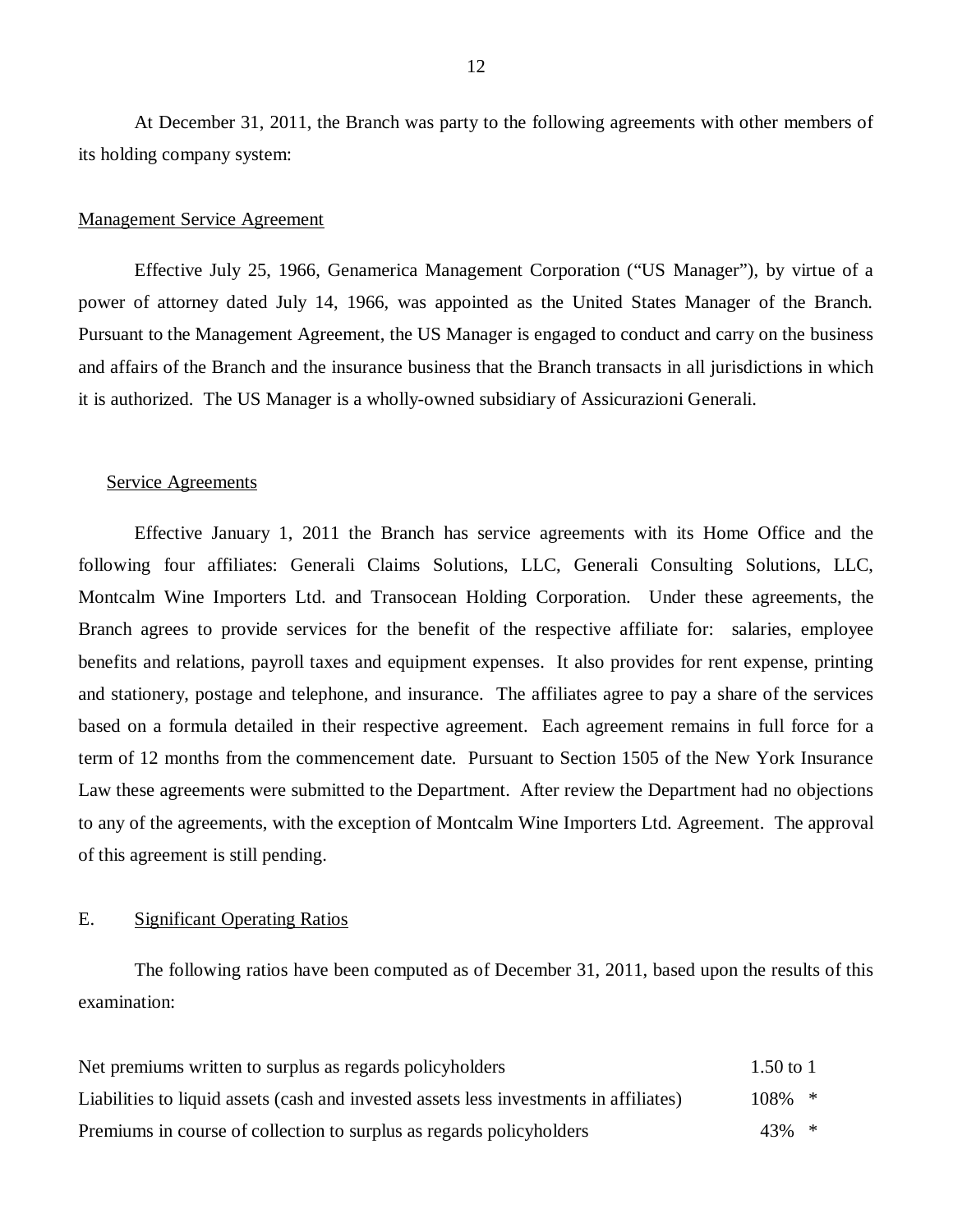The above ratios denoted with an asterisk fall outside the benchmark range set forth in the Insurance Regulatory Information System of the National Association of Insurance Commissioners. This appears to be due primarily to a net increase in reinsurance related liabilities and the examination change for unpaid losses and loss adjustment expenses. The remaining ratio falls within the benchmarks ranges.

The underwriting ratios presented below are on an earned/incurred basis and encompass the fiveyear period covered by this examination:

|                                              | Amounts      | Ratios  |
|----------------------------------------------|--------------|---------|
| Losses and loss adjustment expenses incurred | \$3,656,890  | 12.90%  |
| Other underwriting expenses incurred         | 23,487,524   | 82.88   |
| Net underwriting gain                        | 1,195,774    | 4.22    |
| Premiums earned                              | \$28,340,188 | 100.00% |

### F. Accounts and Records

#### Prohibited loan

At December 31, 2011, the Branch reported an admitted asset in the amount of \$2,000,000 under the caption "Receivables from parent, subsidiaries and affiliates" for a loan to an affiliate, Montcalm Wine Importers, Ltd. Pursuant to a loan agreement, the loan principal plus accrued interest thereon, was to be repaid by December 30, 2012. Loans to affiliates are prohibited pursuant to Section 1407(a)(4) of the New York Insurance Law, which prohibits investments in:

(4) Obligations, shares or other securities (including certificates of deposit) issued by a parent corporation or a corporation which is an affiliate or will be an affiliate after direct or indirect acquisition by the insurer."

It is recommended that the Branch take due care to comply with Section  $1407(a)(4)$  of the New York Insurance Law with regards to non-reserve and prohibited investments for a property/casualty insurer.

Accordingly, the examination has deducted the prohibited investment as a "not-admitted" asset pursuant to Section 1412(b) of the Insurance Law, which states that "…[e]very domestic insurer shall forthwith dispose of any investment acquired in violation of the law in force at the date of acquisition. ... In determining the financial condition of any such insurer, the value of any wholly ineligible investments,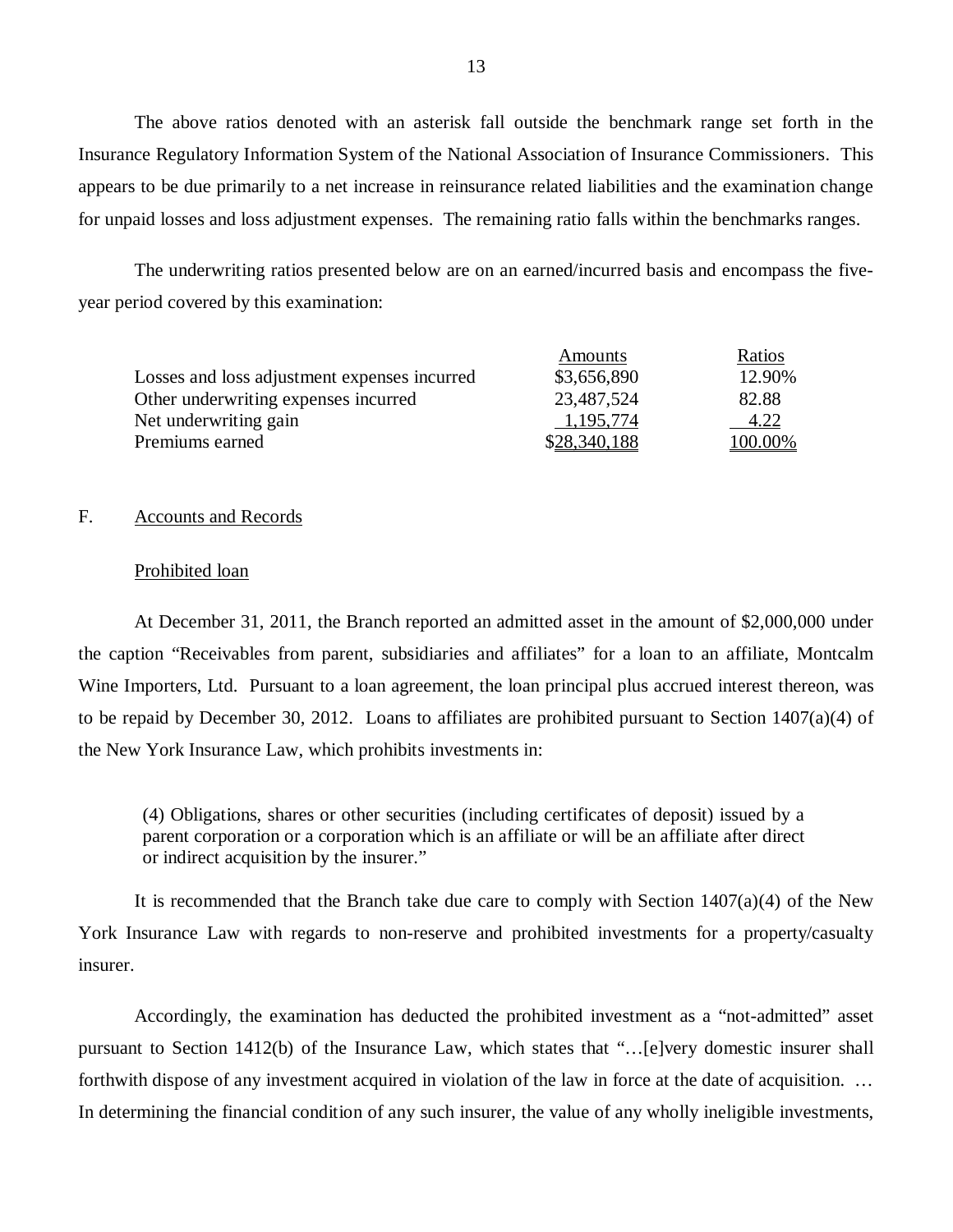and the value of any investment in excess of any limitation prescribed in this chapter, shall be deducted as a non-admitted asset of such insurer."

It is recommended that the Branch comply with Section 1412(a) of the New York Insurance Law with regards to the disposal of prohibited investments. Subsequently, the Branch settled the loan.

#### Inter-company receivable

At December 31, 2011, the Branch reported a \$408,880 receivable from an affiliate, Generali Consulting Services. A review determined that \$333,692 of this asset was over ninety days past due. SSAP No. 96 (Settlement requirements for intercompany transactions) states in part that "…[a]mounts owed to the reporting entity over ninety days from the written agreement due date shall be nonadmitted…" It is recommended that the Branch comply with SSAP No. 96 when determining the admissibility of receivables with related parties.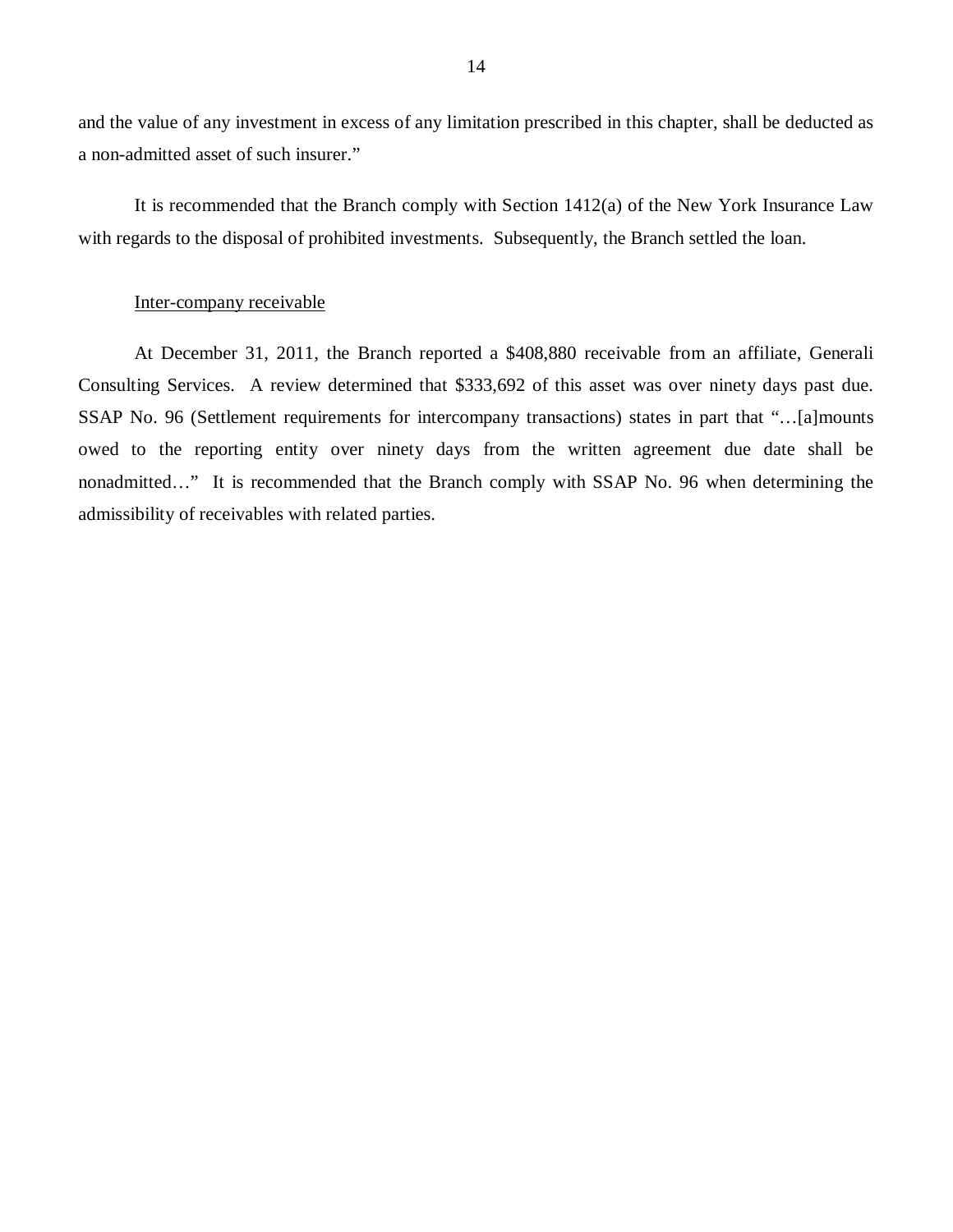# **3. FINANCIAL STATEMENTS**

# A Balance Sheet

The following shows the assets, liabilities and surplus as regards policyholders as of December 31, 2011 as determined by this examination and as reported by the Branch:

|                                                      |              | Examination |               | <b>Company</b> | Surplus         |
|------------------------------------------------------|--------------|-------------|---------------|----------------|-----------------|
| Assets                                               |              | Assets Not  | Net Admitted  | Net Admitted   | Increase        |
|                                                      | Assets       | Admitted    | <b>Assets</b> | <b>Assets</b>  | (Decrease)      |
|                                                      |              |             |               |                |                 |
| <b>Bonds</b>                                         | \$35,459,925 | \$0         | \$35,459,925  | \$35,459,925   | \$<br>$\theta$  |
| Common stocks                                        | 156,420      | 156,420     | $\theta$      | $\theta$       | $\Omega$        |
| Cash, cash equivalents and short-term investments    | 11,365,576   | 0           | 11,365,576    | 11,365,576     | 0               |
| Other - Pension                                      | 3,153,052    | 2,417,881   | 735,171       | 735,171        | $\Omega$        |
| Investment income due and accrued                    | 212,129      | 0           | 212,129       | 212,129        | 0               |
| Uncollected premiums and agents' balances in the     | 10,014,923   | 2,362,852   | 7,652,071     | 7,652,071      | 0               |
| course of collection                                 |              |             |               |                |                 |
| Amounts recoverable from reinsurers                  | 12,454,177   | 0           | 12,454,177    | 12,454,177     | 0               |
| Electronic data processing equipment and software    | 3.866        | 3,866       | 0             | 0              | $\theta$        |
| Receivables from parent, subsidiaries and affiliates | 2,816,448    | 2,333,692   | 482,756       | 2,816,448      | (2,333,692)     |
| Leasehold Improvements                               | 470,054      | 470,054     |               |                |                 |
| Advances                                             | 24,432       | 24,432      |               | $\theta$       | $\theta$        |
| Totals assets                                        | \$76,131,002 | \$7,769,197 | \$68,361,805  | \$70,695,497   | $\S(2,333,692)$ |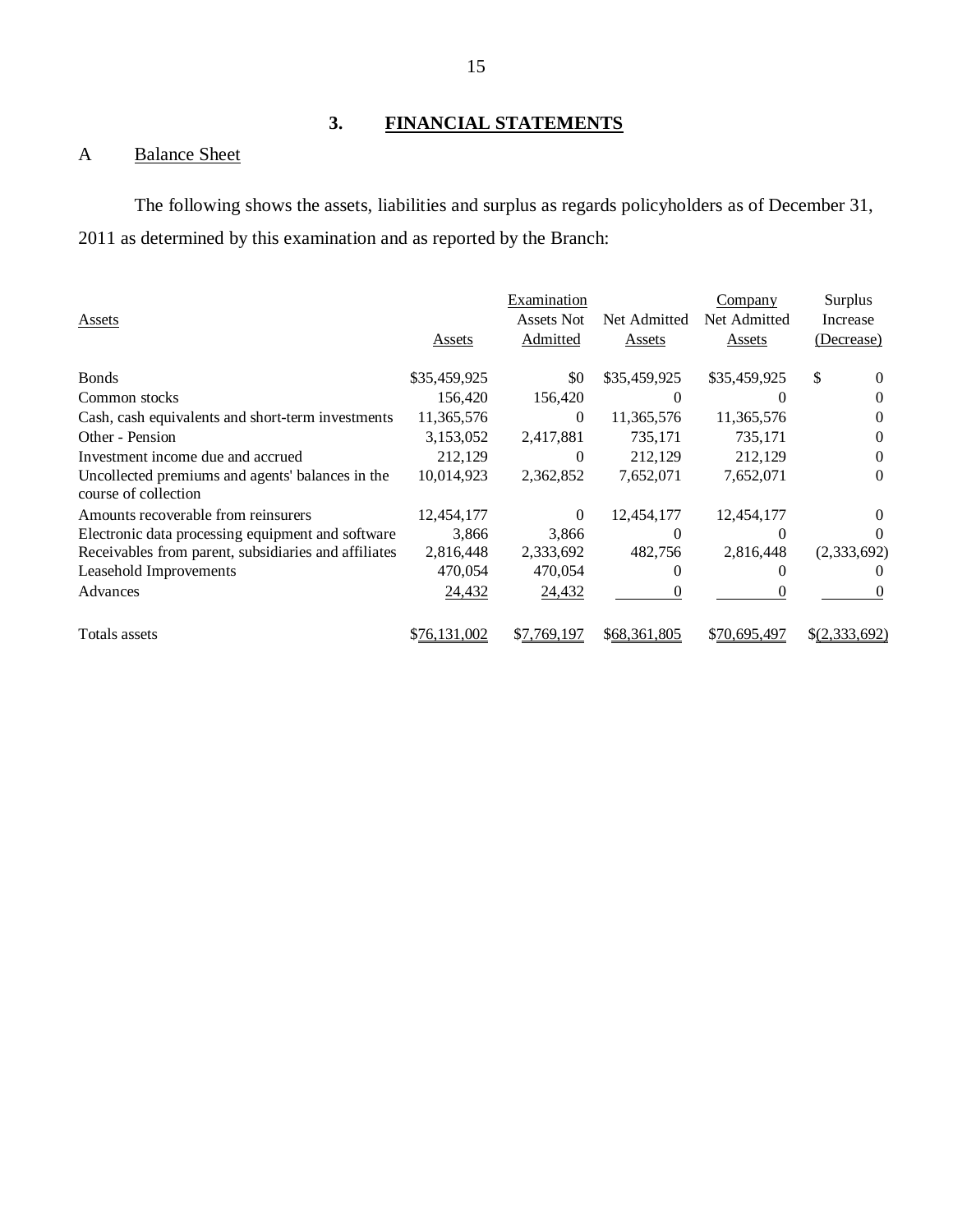#### Liabilities, surplus and other funds

|                                                                 |               |                | Surplus        |
|-----------------------------------------------------------------|---------------|----------------|----------------|
|                                                                 |               |                | Increase       |
|                                                                 | Examination   | <b>Company</b> | (Decrease)     |
| Losses and loss adjustment expenses                             | \$21,183,345  | \$18,473,345   | \$(2,710,000)  |
| Reinsurance payable on paid losses and loss adjustment expenses | 3,106,324     | 3,106,324      | $\theta$       |
| Other expenses (excluding taxes, licenses and fees)             | 360,308       | 360,308        | $\Omega$       |
| Current federal and foreign income taxes                        | 14,380        | 14,380         | $\Omega$       |
| Unearned premiums                                               | 9,490         | 9,490          | $\Omega$       |
| Ceded reinsurance premiums payable (net of ceding commissions)  | 15,074,611    | 15,074,611     | $\Omega$       |
| Amounts withheld or retained by company for account of others   | 61,467        | 61,467         | $\Omega$       |
| Provision for reinsurance                                       | 8,396,972     | 8,396,972      | $\Omega$       |
| Drafts outstanding                                              | 11,093        | 11,093         | $\Omega$       |
| Minimum pension liability                                       | 2,385,284     | 2,385,284      | 0              |
| <b>Total liabilities</b>                                        | \$50,603,274  | \$47,893,274   | \$(2,710,000)  |
| Statutory deposits                                              | \$<br>500,000 | \$<br>500,000  | \$<br>0        |
| Unassigned funds (surplus)                                      | 17,258,531    | 22,302,223     | (5,043,692)    |
| Surplus as regards policyholders                                | \$17,758,531  | \$22,802,223   | \$ (5,043,692) |
| Totals                                                          | \$68,361,805  | \$70,695,497   | \$(2,333,692)  |

Note:The Internal Revenue Service has not audited the Branch's Federal Income Tax returns for the years covered by this examination. The examiner is unaware of any potential exposure of the Branch to any tax assessment and no liability has been established herein relative to such contingency.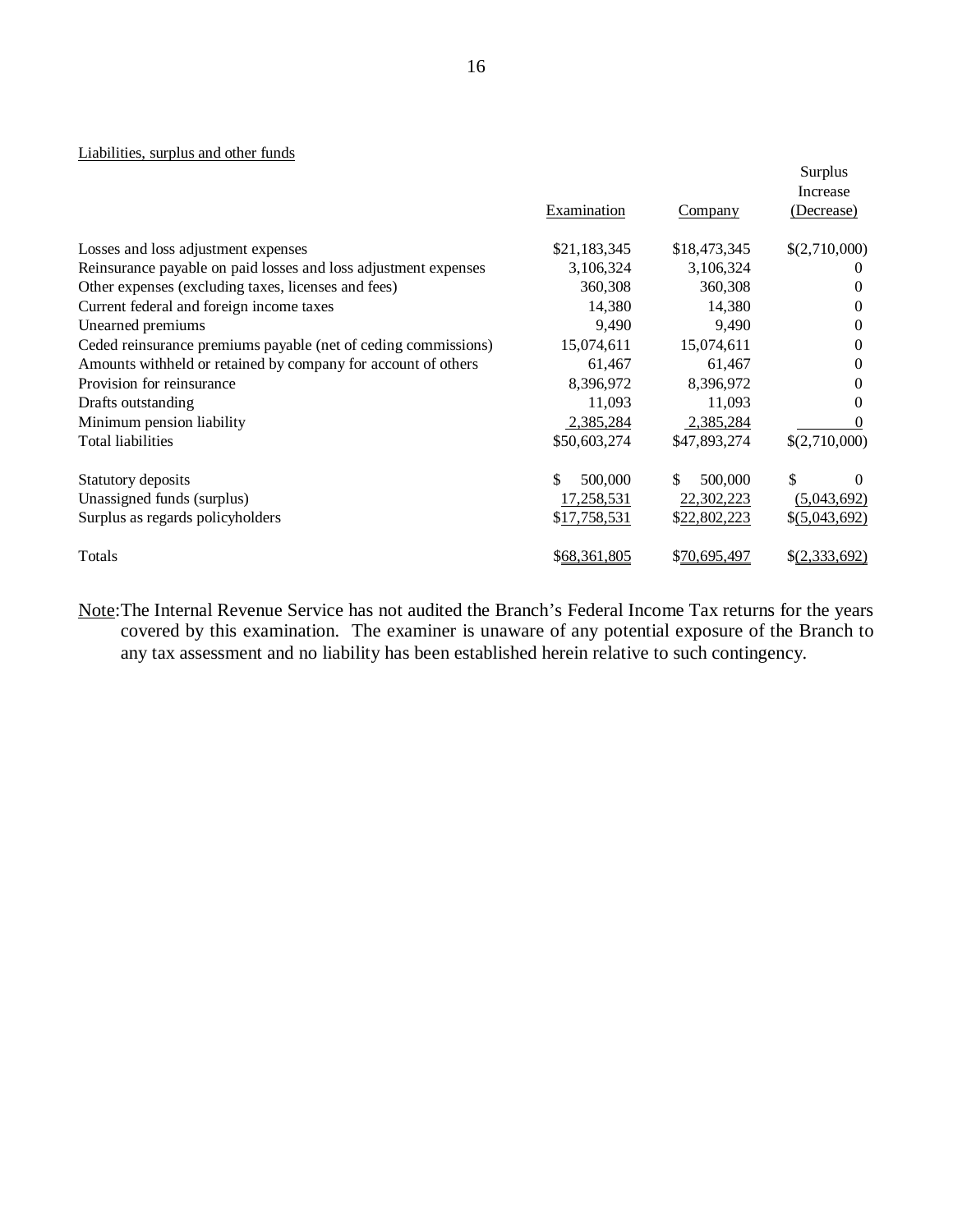# B. Statement of Income

Surplus as regards policyholders decreased \$1,714,849 during the five-year examination period January 1, 2007 through December 31, 2011, detailed as follows:

| <b>Underwriting Income</b>                                      |                 |              |
|-----------------------------------------------------------------|-----------------|--------------|
| Premiums earned                                                 |                 | \$28,340,188 |
| Deductions:                                                     |                 |              |
| Losses and loss adjustment expenses incurred                    | \$3,656,890     |              |
| Other underwriting expenses incurred                            | 23,487,524      |              |
| Aggregate write-ins for underwriting deductions                 |                 |              |
| Total underwriting deductions                                   |                 | 27, 144, 414 |
| Net underwriting gain or (loss)                                 |                 | \$1,195,774  |
| <b>Investment Income</b>                                        |                 |              |
| Net investment income earned                                    | \$8,164,141     |              |
| Net realized capital gain                                       |                 |              |
| Net investment gain or (loss)                                   |                 | \$8,164,141  |
| Other Income                                                    |                 |              |
| Net gain or (loss) from agents' or premium balances charged off | \$(<br>916,021) |              |
| Finance and service charges not included in premiums            | $\theta$        |              |
| Pension liability                                               | (2,059,328)     |              |
| Total other income                                              |                 | (2,975,349)  |
| Net income after dividends to policyholders but before federal  |                 |              |
| and foreign income taxes                                        |                 | \$6,384,566  |
| Federal and foreign income taxes incurred                       |                 | 14,380       |
| Net Income                                                      |                 | \$6,370,186  |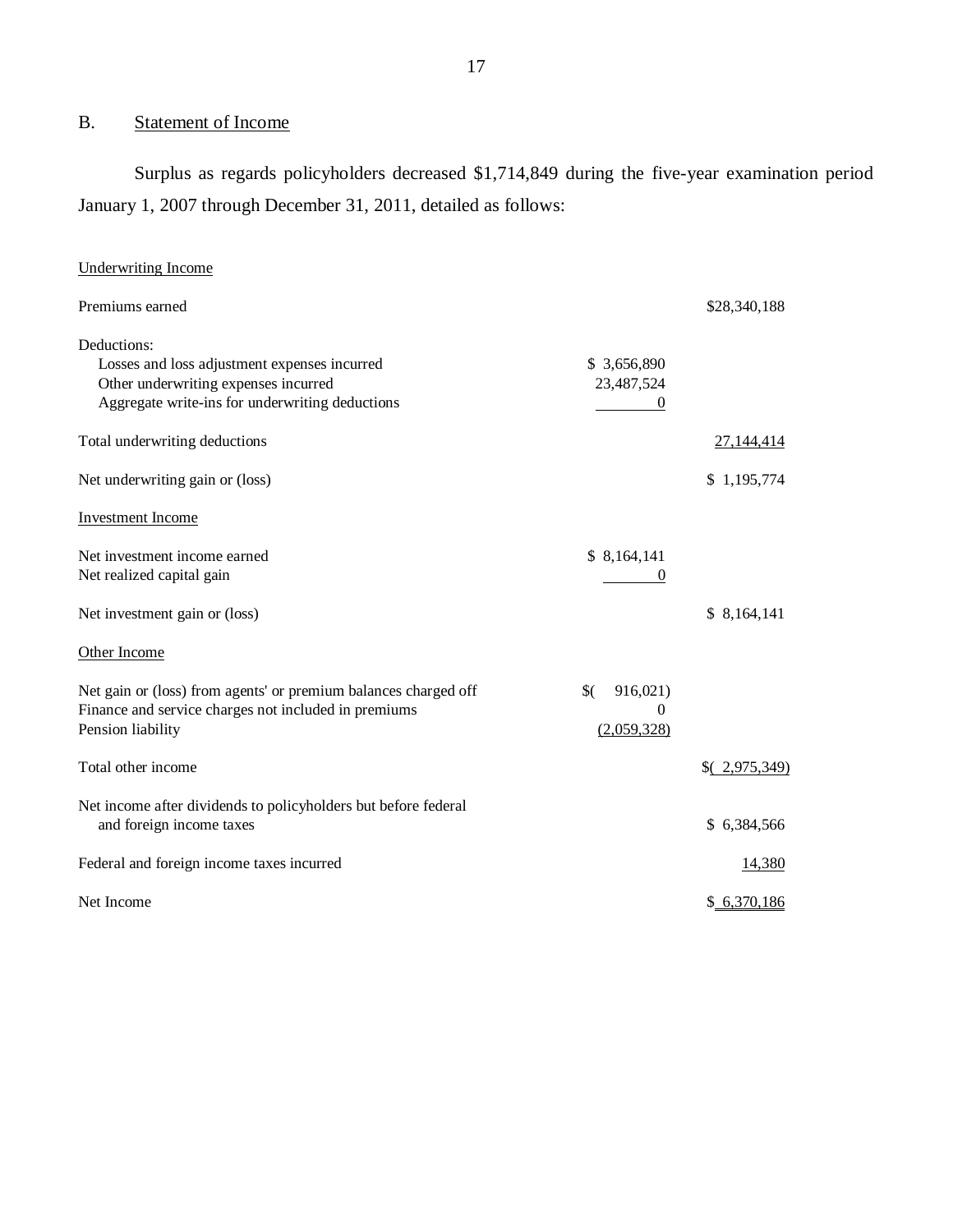### Surplus as regards policyholders per report on examination as of December 31, 2006 \$19,473,380

|                                                                                       | Gains in<br><b>Surplus</b> | Losses in<br>Surplus |                  |
|---------------------------------------------------------------------------------------|----------------------------|----------------------|------------------|
| Net income                                                                            | \$6,370,186                |                      |                  |
| Net unrealized capital gains or (losses)                                              |                            | \$<br>161,874        |                  |
| Change in nonadmitted assets                                                          | 8,634,598                  |                      |                  |
| Change in provision for reinsurance                                                   |                            | 1,455,729            |                  |
| Net remittances from or (to) home office.                                             |                            | 5,000,000            |                  |
| Pension surplus adjustment                                                            | $\overline{0}$             | 10,102,030           | $\boldsymbol{0}$ |
| Net increase (decrease) in surplus                                                    | \$15,004,784               | \$16,719,633         | (1,714,849)      |
| Surplus as regards policyholders per report on<br>examination as of December 31, 2011 |                            |                      | \$17,758,531     |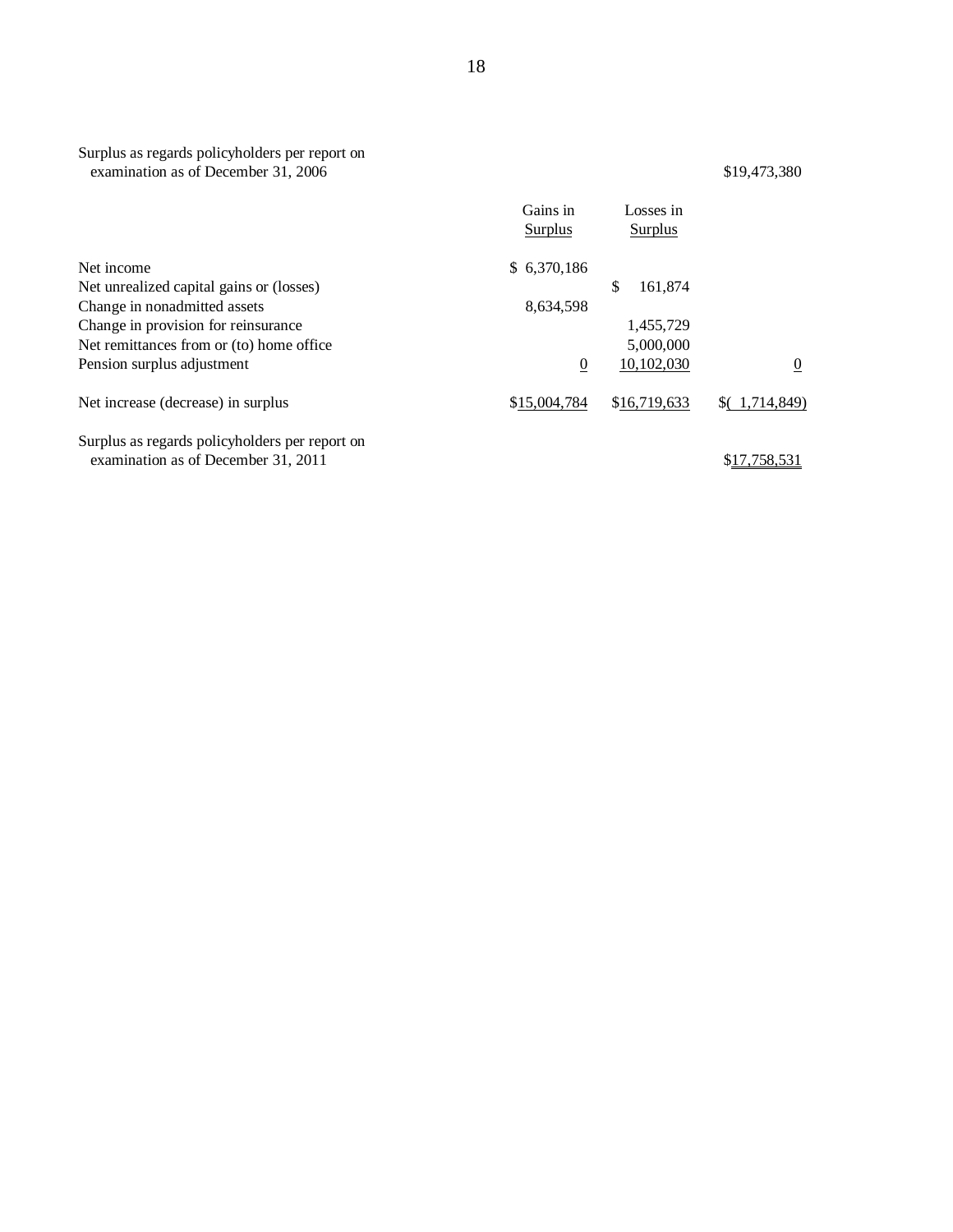### C. Trusteed Surplus Statement

The following statement shows the trusteed surplus of the Branch calculated in accordance with Section 1312 of the New York Insurance Law and as determined by this examination:

| Assets                                                                       |                 |              |
|------------------------------------------------------------------------------|-----------------|--------------|
| Bonds deposited with the state insurance departments for the protection of   |                 |              |
| all policyholders and creditors within the United States:                    |                 |              |
| New York                                                                     | \$<br>3,898,532 |              |
| Texas                                                                        | 55,693          |              |
| Accrued interest thereon                                                     | 27,261          |              |
| Total deposits with state insurance departments                              |                 | \$ 3,981,486 |
| Vested in and held by United States Trustee:                                 |                 |              |
| Cash                                                                         | \$<br>1,562,598 |              |
| <b>Bonds</b>                                                                 | 33,387,5880     |              |
| Total trusteed assets                                                        |                 | \$34,950,186 |
| Total gross assets                                                           |                 | \$38,931,672 |
| Liabilities                                                                  |                 |              |
| Total liabilities per examination results                                    |                 | \$50,603,274 |
| Deduction from liabilities:                                                  |                 |              |
| Reinsurance recoverable on paid losses:                                      |                 |              |
| Authorized companies                                                         | 967,000         |              |
| Unauthorized companies                                                       | 11,487,000      |              |
| Special deposits, not exceeding net liabilities carried in this statement on |                 |              |
| liabilities in each respective state                                         | 3,132,000       |              |
| Accrued interest on state deposit                                            | 2,683           |              |
| Agents' balances or uncollected premiums not more than ninety days past      |                 |              |
| due, not exceeding unearned premium reserves carried thereon                 | 7,652,070       |              |
| Total deductions                                                             |                 | 23,240,753   |
| Net liabilities (Section 1312)                                               |                 | \$27,362,521 |
| Trusteed surplus (Section 1312)                                              |                 | 11,569,151   |
| Total liabilities and trusteed surplus                                       |                 | \$38,931,672 |

The examination increased total liabilities by \$2,710,000. This adjustment was made to reflect the examination's change for unpaid losses and loss adjustment expenses (Item 4). It should be noted that the examination change does not impair the Branch's trusteed surplus.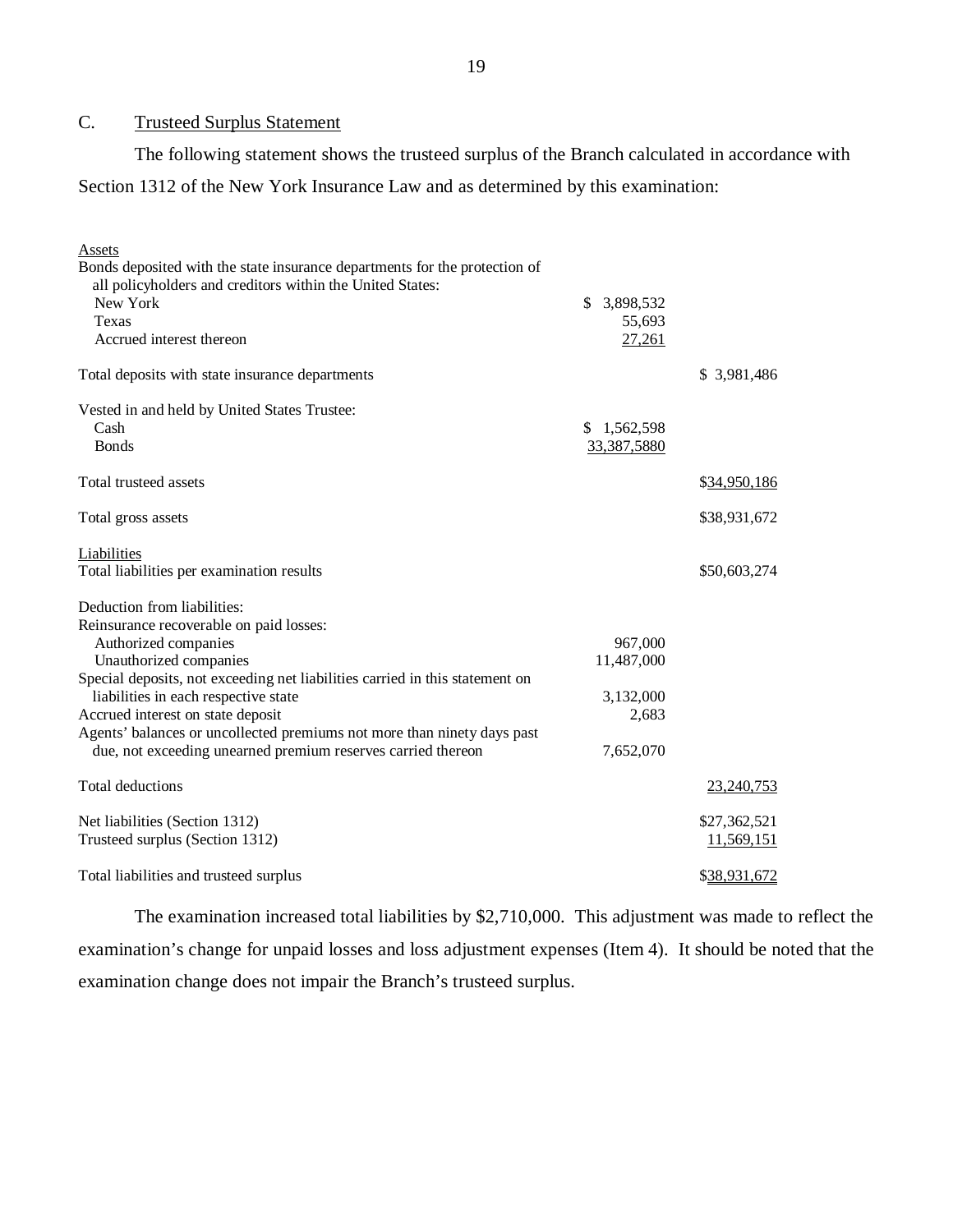#### **4. LOSSES AND LOSS ADJUSTMENT EXPENSES**

<span id="page-21-0"></span>The examination liability for the captioned items of \$22,156,271 is \$2,710,000 more than the \$19,446,271 reported by the Branch in its filed December 31, 2011 annual statement. The examination change is due to the deficient twelve-month loss and loss adjustment expense runoff for accident years 2011 and prior. The deficiency was due primarily to the adverse development of the Branch's travel insurance portfolio.

The examination analysis of the loss and loss adjustment expense reserves was conducted in accordance with generally accepted actuarial principles and was based on statistical information contained in the Branch's internal records and in its filed annual statements.

### **5. RECEIVABLES FROM PARENT, SUBSIDIARIES AND AFFILATES**

The examination admitted asset for the captioned item of \$482,756 is \$2,333,692 less than the \$2,816,448 reported by the Branch as of December 31, 2011.

The difference is due to a \$2,000,000 loan to an affiliate that was prohibited under Section 1407 of the Insurance Law as more fully explained in Item 2F of this report. Additionally, \$333,692 of a receivable from an affiliate was more that ninety days past due. This amount was not admitted pursuant to SSAP No. 96 as more fully explained in Item 2F of this report.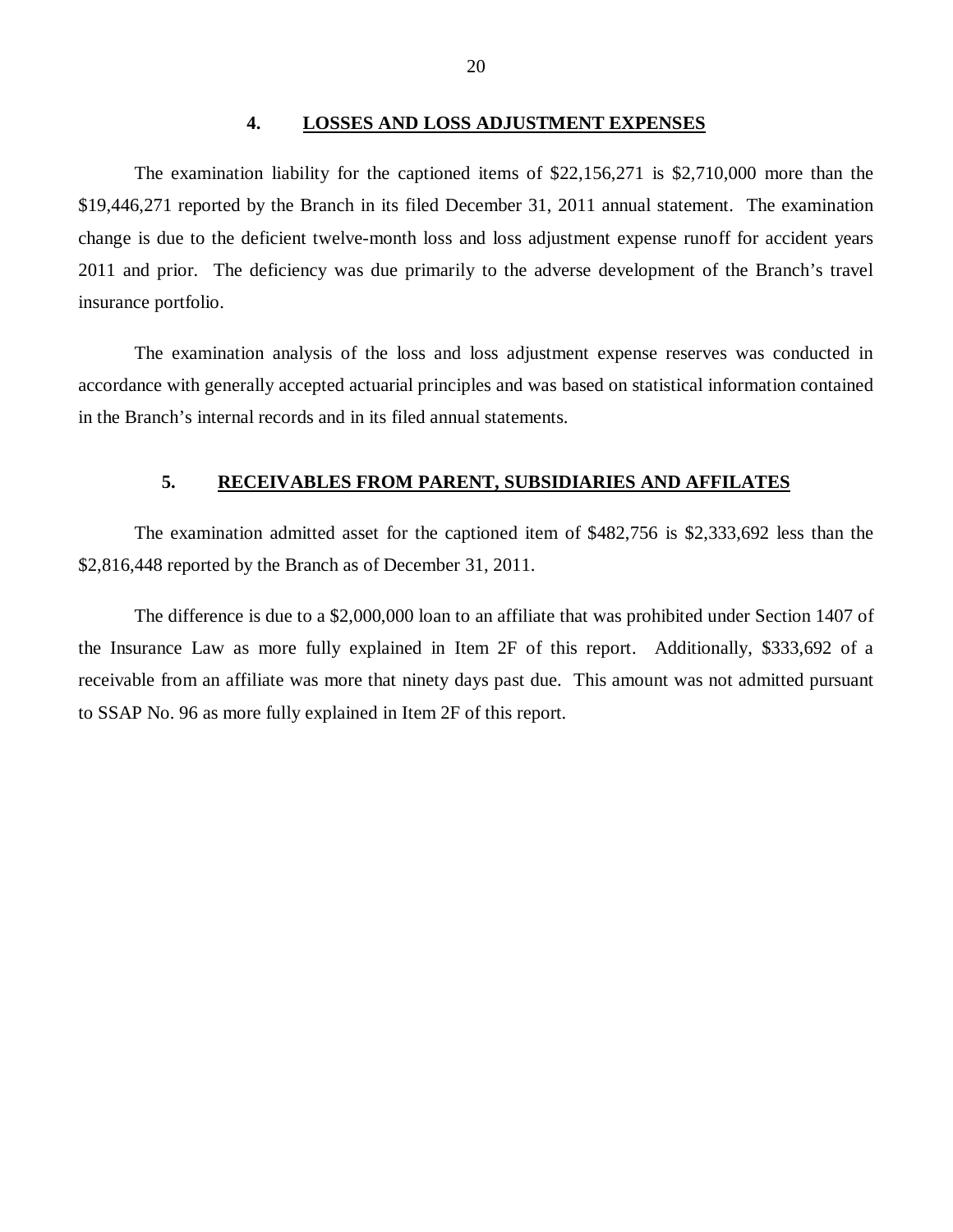# **6. COMPLIANCE WITH PRIOR REPORT ON EXAMINATION**

The prior report on examination contained five recommendations as follows (page numbers refer to the prior report):

| <b>ITEM</b>    |                 |                                                                                                                                                                                      | PAGE NO. |
|----------------|-----------------|--------------------------------------------------------------------------------------------------------------------------------------------------------------------------------------|----------|
| A              |                 | Reinsurance                                                                                                                                                                          |          |
|                | $\mathbf{i}$    | It is recommended that the Branch maintain copies of all its LOC's<br>reported in Schedule F, Part 5.                                                                                | 7        |
|                |                 | This recommendation no longer applies.                                                                                                                                               |          |
|                | $\overline{11}$ | It is recommended that the Branch take proper care in filling out<br>Schedule F of the annual statements.                                                                            | 7        |
|                |                 | The Branch has complied with this recommendation.                                                                                                                                    |          |
|                | iii             | It is recommended that the Branch maintain proper documentation for<br>the amounts reported in Schedule F and write off any balances that are<br>not collectible.                    | 8        |
|                |                 | The Branch has complied with this recommendation.                                                                                                                                    |          |
| B              |                 | <b>Holding Company</b>                                                                                                                                                               |          |
|                |                 | It is recommended that the Branch submit the service agreements to the<br>Department for approval pursuant to the provisions of Section<br>1505(d)(3) of the New York Insurance Law. | 10       |
|                |                 | The Branch has complied with this recommendation.                                                                                                                                    |          |
| $\overline{C}$ |                 | <b>Risk Management and Internal Controls</b>                                                                                                                                         |          |
|                |                 | It is recommended that the Branch establish underwriting guidelines and<br>submit them to the board of directors of the Branch's Manager for<br>review and approval.                 | 12       |
|                |                 | The Branch has complied with this recommendation.                                                                                                                                    |          |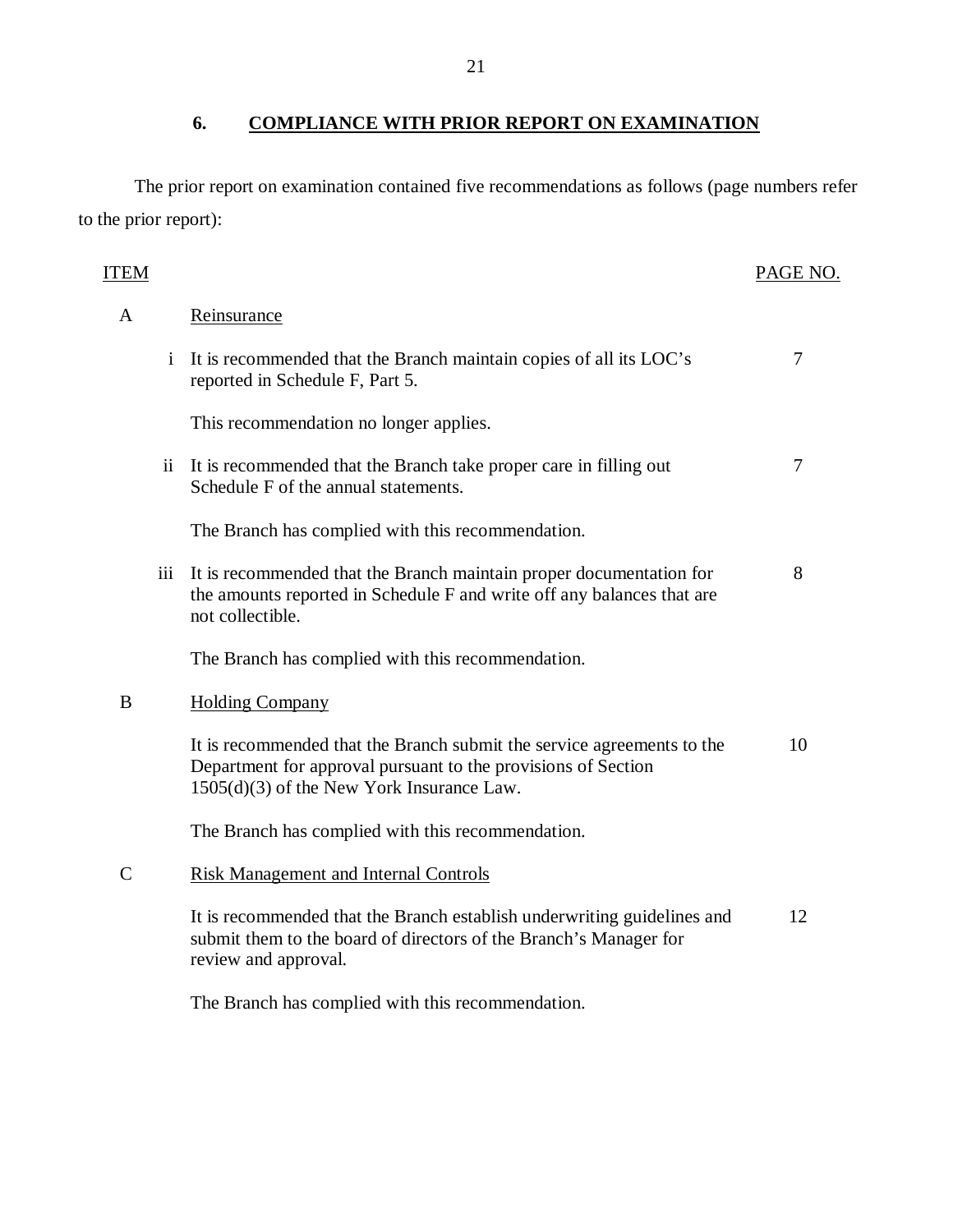# **7. SUMMARY OF COMMENTS AND RECOMMENDATIONS**

# ITEM PAGE NO.

| $\mathbf{A}$ | $\mathbf{i}$        | Management<br>It is recommended that board members who are unable or unwilling to<br>attend meetings consistently should resign or be replaced.                                                                                                                                                                          | $\overline{4}$ |
|--------------|---------------------|--------------------------------------------------------------------------------------------------------------------------------------------------------------------------------------------------------------------------------------------------------------------------------------------------------------------------|----------------|
| B            |                     | Reinsurance<br>It is recommended that going forward the Branch should utilize<br>prospective accounting only for business ceded on or after the effective<br>date of the reinsurance agreement or amendment, pursuant to SSAP No.<br>62R.                                                                                | 7              |
|              | $\mathbf{ii}$       | It is recommended that the Branch comply with Section $1505(d)(2)$ of<br>the New York Insurance Law and notify the superintendent prior to<br>entering into affiliated reinsurance agreements.                                                                                                                           | 8              |
|              | iii                 | It is therefore recommended that the Branch comply with Section<br>$1308(e)(1)(A)$ of the New York Insurance Law and refrain from ceding<br>more than fifty percent of the unearned premiums on the net amount of<br>its insurance in force at the beginning of such period, without the<br>Superintendent's permission. | 9              |
| $\mathsf{C}$ |                     | Holding company system<br>It is recommended that the Branch file a Form HC1 with the<br>Department annually, on a going-forward basis, pursuant to the<br>provisions of Part 80-1.4 of Department Regulation 52.                                                                                                         | 10             |
| D            | $\mathbf{i}$        | Accounts and records<br>It is recommended that the Branch take due care to comply with Section<br>$1407(a)(4)$ of the New York Insurance Law with regards to non-reserve<br>and prohibited investments for a property/casualty insurer.                                                                                  | 13             |
|              | $\ddot{\mathbf{i}}$ | It is recommended that the Branch comply with Section $1412(a)$ of the<br>New York Insurance Law with regards to the disposal of prohibited<br>investments.                                                                                                                                                              | 14             |
|              | iii                 | It is recommended that the Branch comply with SSAP No. 96 when                                                                                                                                                                                                                                                           | 14             |

determining the admissibility of receivables with related parties.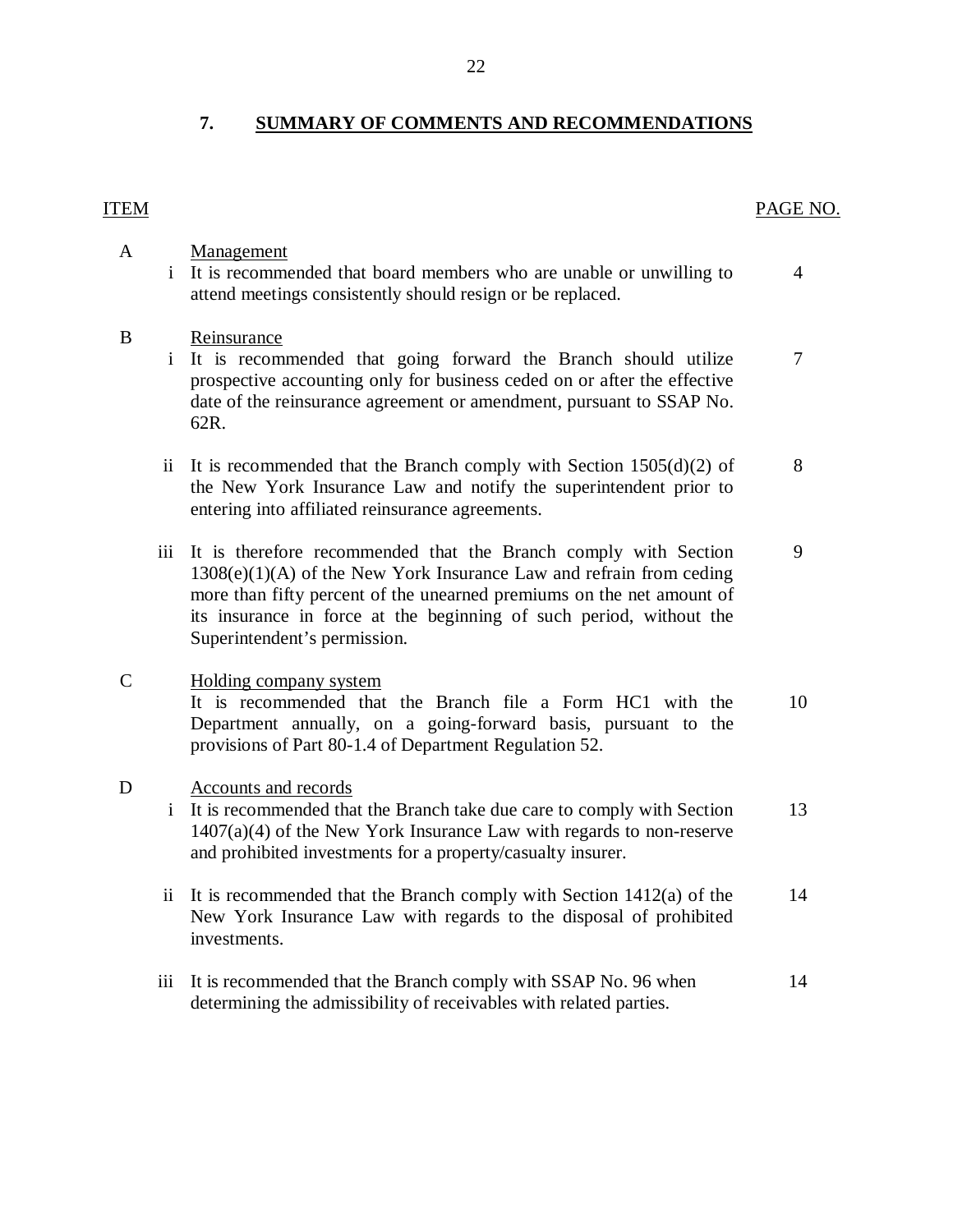Respectfully submitted,

Bernard Lott Senior Insurance Examiner

STATE OF NEW YORK ) )ss: COUNTY OF NEW YORK )

Bernard Lott, being duly sworn, deposes and says that the foregoing report, subscribed by him, is

true to the best of his knowledge and belief.

Bernard Lott

Subscribed and sworn to before me

this  $\_\_\_\_\_\$  day of  $\_\_\_\_\_\_\_\_\_\$ , 2013.